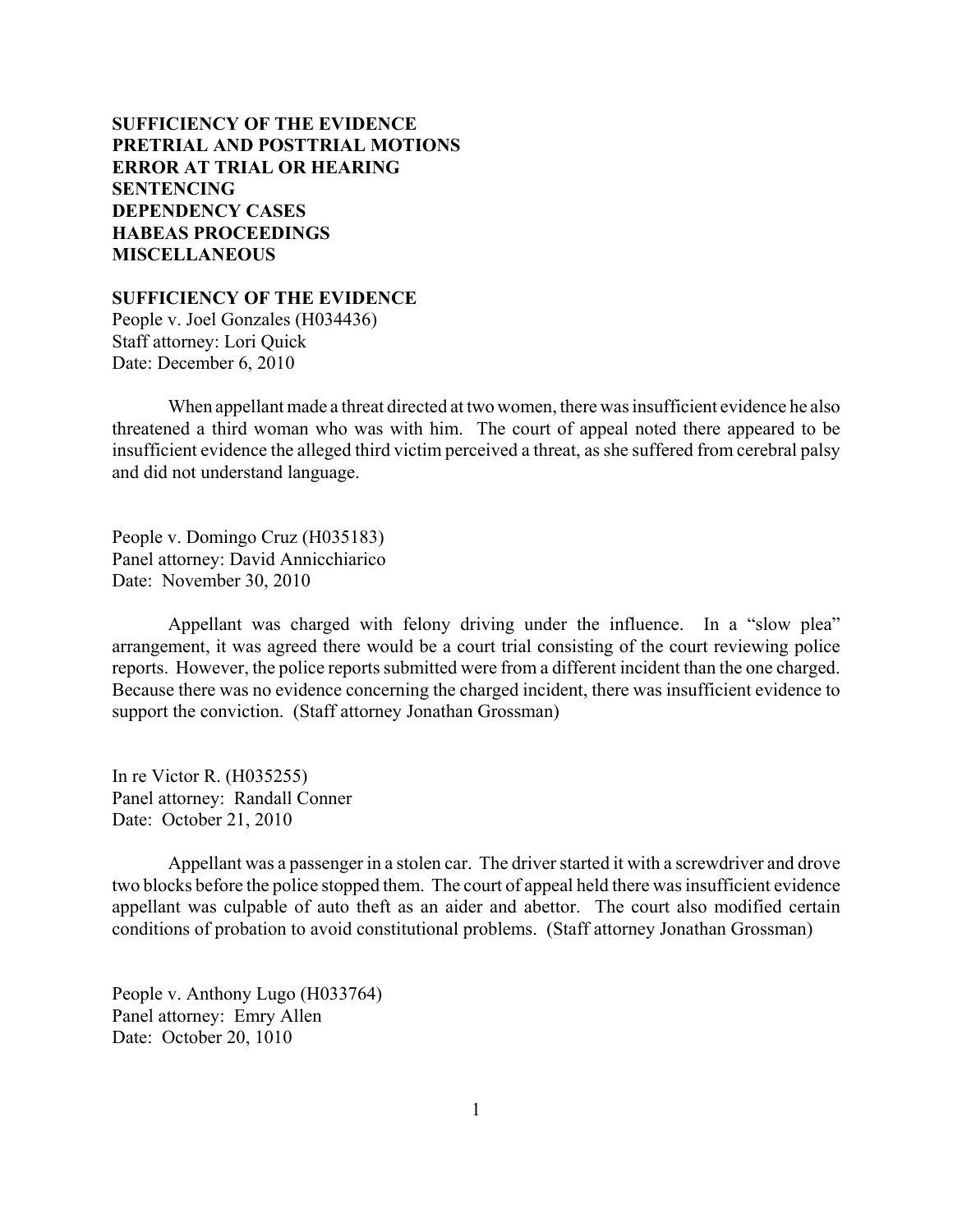Appellant threatened to beat up the victim and was convicted of making a criminal threat. The court held there was insufficient evidence because there was no evidence the victim was in fear. The conviction was reduced to making an attempted threat. (Staff attorney Vicki Firstman)

People v. Biniam Gebrezgi (H034603) Panel attorney: Jennifer Sheetz Date: September 21, 2010

A juvenile adjudication for attempted robbery is not listed in Welfare and Institutions Code section 707(b), so it could not qualify as a prior strike conviction. (Staff attorney William Robinson)

People v. Robin Bailey (H034382) Panel attorney: Jonathan Berger Date: August 26, 2010

In an effort to escape from prison, appellant left the area where he was supposed to be but failed to leave the prison grounds before being caught. In a published decision, the court of appeal held that there was insufficient evidence of escape because he had not actually escaped from the prison. (Staff attorney William Robinson)

 People v. Michael Vousden (H033046) Panel attorney: Gerald Clausen Date: July 26, 2010

Appellant was convicted by jury of a large number of white collar crimes. Among other things, appellant presented people with certificates of insurance when he was not authorized to sell insurance. The court of appeal held there was insufficient evidence to convict him of forgery. Forgery requires a document not to be something it purports to be. Appellant was selling insurance, which was what the documents purported to be. Though he was not legally allowed to do so, the documents themselves were genuine. (Staff attorney Jonathan Grossman)

People v. Cuong Manh Nguyen (H033762) Panel attorney: Ellise Nicholson Date: July 2, 2010

The jury convicted appellant of assault with a deadly weapon. A prior conviction for a violation of Penal Code section 245 was found to be a strike. The court of appeal held that there was insufficient evidence to support the finding the prior conviction was a strike. The prosecution introduced a document from the county computerized criminal records which stated appellant had been convicted of violating section 245 "AADW." The court of appeal agreed this information was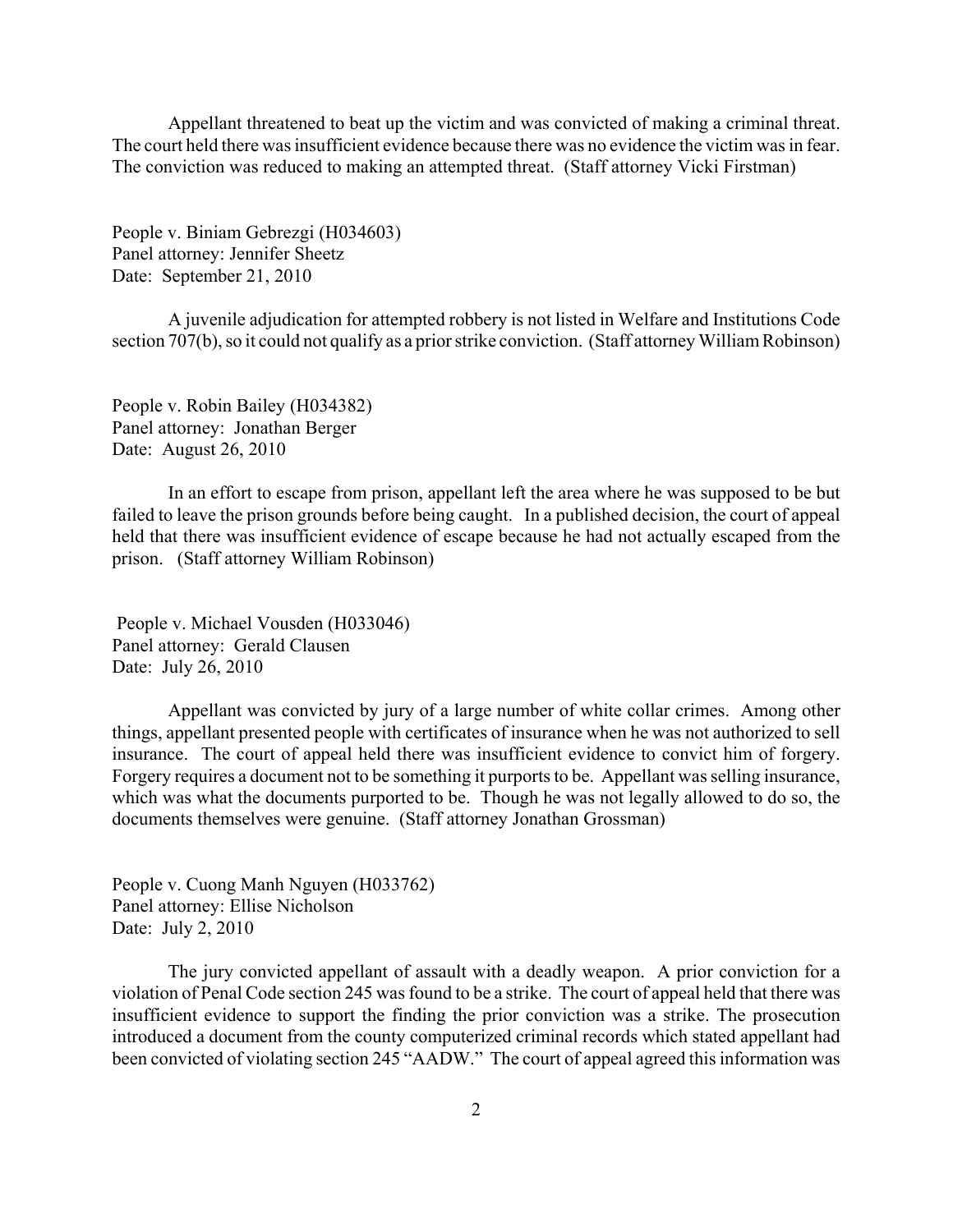<span id="page-2-0"></span>to sparse for a rational trier of fact to conclude the violation was committed by using a deadly weapon. (Staff attorney William Robinson)

People v. Jesse Yates (H033798) Panel attorney: Ron Boyer Date: June 28, 2010

The court held there was insufficient evidence he suffered a prior strike conviction. His prior conviction was for kidnapping during a bank robbery in federal court. Because the federal crime did not require asportation, there was insufficient evidence it qualified as a strike under state law. (Staff attorney Dallas Sacher)

People v. Luis Loza (H032679) Panel attorney: Jill Fordyce Date: January 28, 2010

The court held there was insufficient evidence to support the gang crime and the gang enhancement because there was insufficient evidence of the gang's primary activities and insufficient evidence appellant's gang committed the predicate crimes because the records of the predicate crimes that were admitted were committed from people from other gangs. (Staff attorney Jonathan Grossman)

### **PRETRIAL AND POSTTRIAL MOTIONS**

People v. Puentes (H034546) Panel attorney: Syda Kosofsky Date: December 20, 2010

Appellant was charged with misdemeanor contributing to the delinquency of a minor and felony statutory rape. The jury convicted him of the misdemeanor and hung on the felony. The prosecution dismissed the felony, stating that it discussed the case with the jury, learned that conviction on the felony was unlikely, and determined that misdemeanor punishment was appropriate for the case. The misdemeanor conviction was reversed on appeal for instructional error. The prosecution refiled, alleging both charges again. The magistrate dismissed the misdemeanor for failure to prove an element at the preliminary hearing but refused to dismiss the felony. After a jury convicted him, he appealed. The court of appeal reversed, holding in a published decision that prosecuting him for the felony was vindictive. (Staff attorney Dallas Sacher)

People v. Richard Lucero (H032250) Panel attorney: Eric Multhaup Date: December 16, 2010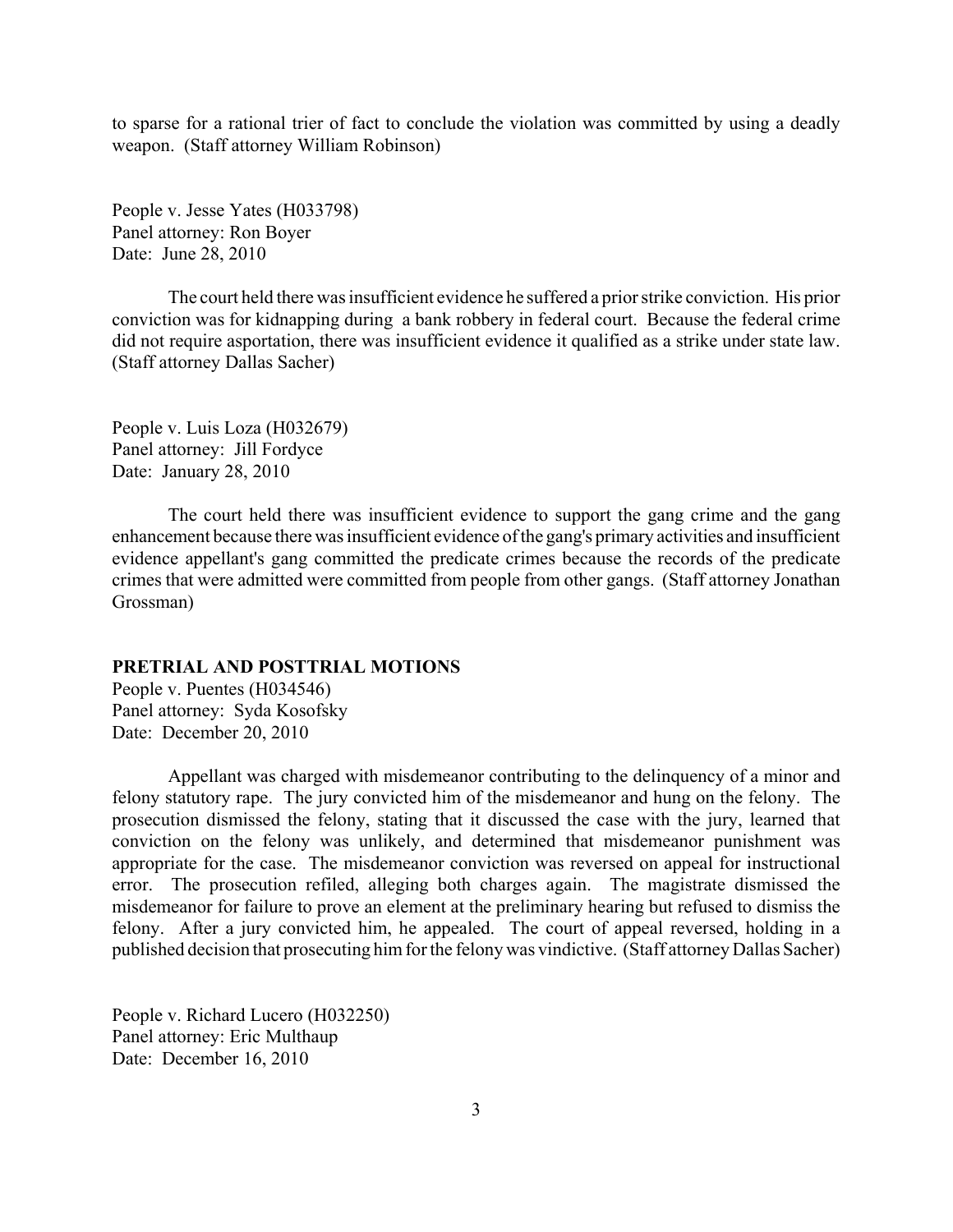The court failed to consider the defendant's own written motion for a new trial in which he complained about trial counsel's representation. The court of appeal found this was error and ordered the trial court to consider the motion on remand. (Staff attorney William Robinson)

People v. Luis Rios et al. (H034481) Panel attorneys: Philip Brooks, Gordon Scott, Carl Gonser Date: October 7, 2010

The defendants were tried for murder, but the jury found them guilty only of involuntary manslaughter. They were sentenced to prison and ordered to pay about \$90,000 in victim restitution. The conviction was reversed on appeal for instructional error. On remand, two codefendants pled guilty to being accessories after the fact. Rios was tried again for involuntary manslaughter. The jury convicted him, but the court of appeal reversed the finding he personally used a firearm because of instructional error. This time, the court ordered \$270,000 in victim restitution for which all three defendants would be liable. The increased award reflected amounts claimed by the families as lost future earnings. The court of appeal held there was insufficient evidence to support the increased amount requested. (Staff attorney Michael Kresser)

People v. Julio Geronimo (H034331) Staff attorney: Paul Carroll Date: October 7, 2010

The conviction was reversed due to juror misconduct. A juror noticed appellant had a teardrop tattoo and they discussed during deliberations that this could mean he had killed someone. (Staff attorney Michael Kresser)

People v. Raelene Jahansson (H034446) Panel attorney: Scott Handleman Date: September 30, 2010

The police heard that a probationer was selling methamphetamine. During surveillance of the probationer's house, they noticed Jahansson drive up and enter the house and then leave. Later, the probationer left. The officers stopped the probationer some distance away, and he admitted there was methamphetamine in the house. As the officers were about to search the house, defendant returned. She was stopped in front of the house and handcuffed. An officer stood guard. Other officers conducted a protective sweep of the house. They returned to defendant and noticed she was under the influence. She was arrested, and the officers asked for permission to search her car. She consented, where drugs were found. She moved to suppress the evidence, and the court granted the motion. The prosecution appealed. The court of appeal affirmed the suppression of the evidence. While the initial detention was justified as part of the probation search, the officers had a duty to immediately ascertain whether she was an occupant of the house. They did not. Her detention was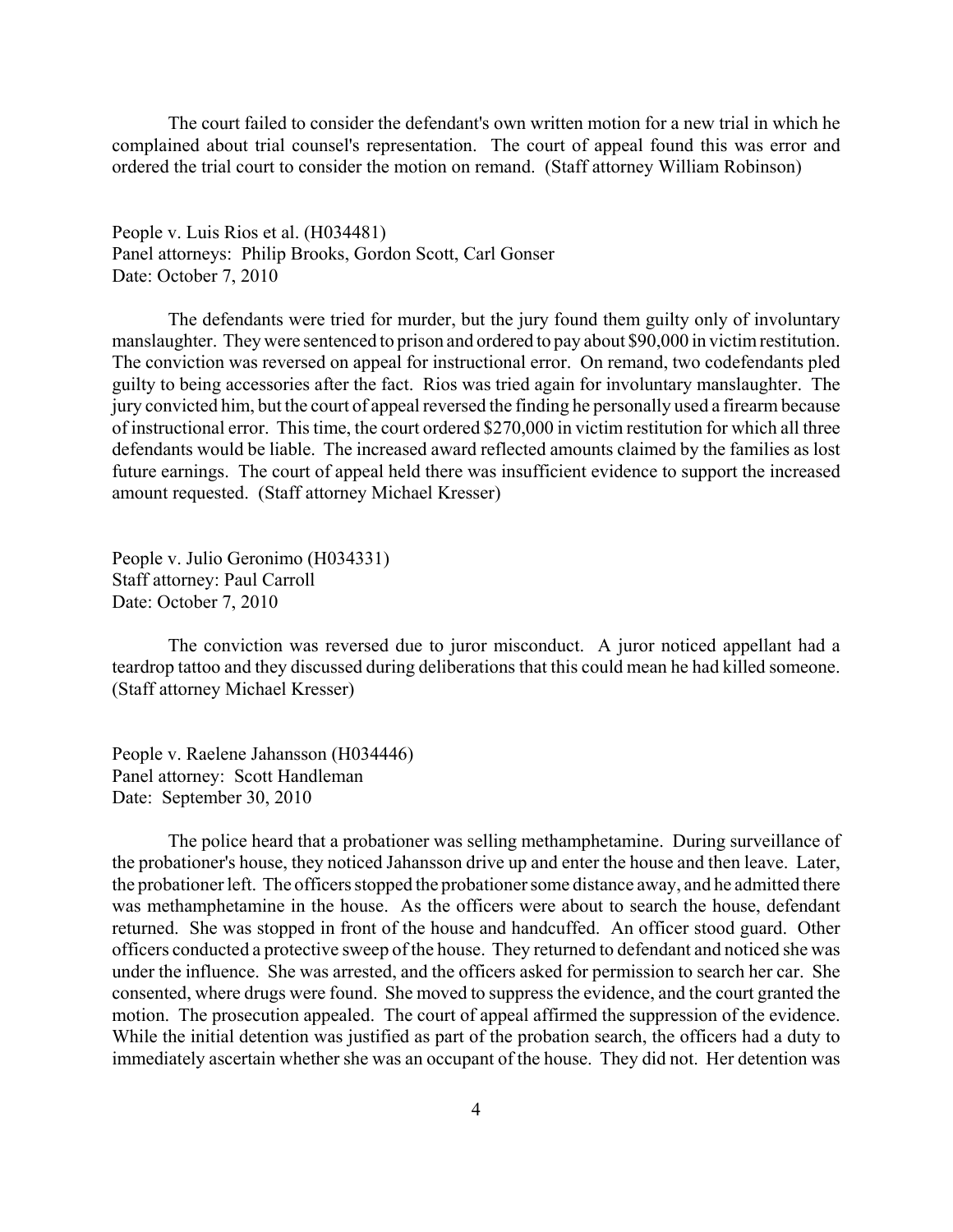unduly prolonged, and the resulting evidence was the fruit of the illegal detention. (Staff attorney Jonathan Grossman)

People v. Lance Purcell (H033795) Panel attorney: Jill Fordyce Date: August 30, 2010

The court of appeal reversed an SVP commitment because the indeterminate term might violate the equal protection clause. (Staff attorney Jonathan Grossman)

People v. Anguiano (H034365) Attorney: Jamie Harley Date: August 30, 2010

The court of appeal held the trial court should have granted appellant's motion to withdraw his plea because he was misadvised by trial counsel about significant aspects of the plea bargain. (SDAP did not participate in the case)

People v. Ramiro Gonzales (H032866) Panel attorney: Jean Matulis Date: August 19, 2010

The court reversed an SVP commitment for a determination of whether an indeterminate term violated the equal protection clause. (Staff attorney Jonathan Grossman)

People v. Richard Lucero (H032250) Panel attorney: Eric Multhaup Date: July 28, 2010

After losing a jury trial, appellant himself asked for a new trial, where he complained about trial counsel's performance. After sentencing appellant, the trial court effectively denied the new trial motion. The court of appeal held the trial court was required to give it a closer examination before sentencing appellant and remanded the case for such a consideration. (Staff attorney William Robinson)

People v. Richard Garcia (H033732) Panel attorney: Gene Vorobyov Date: July 9, 2010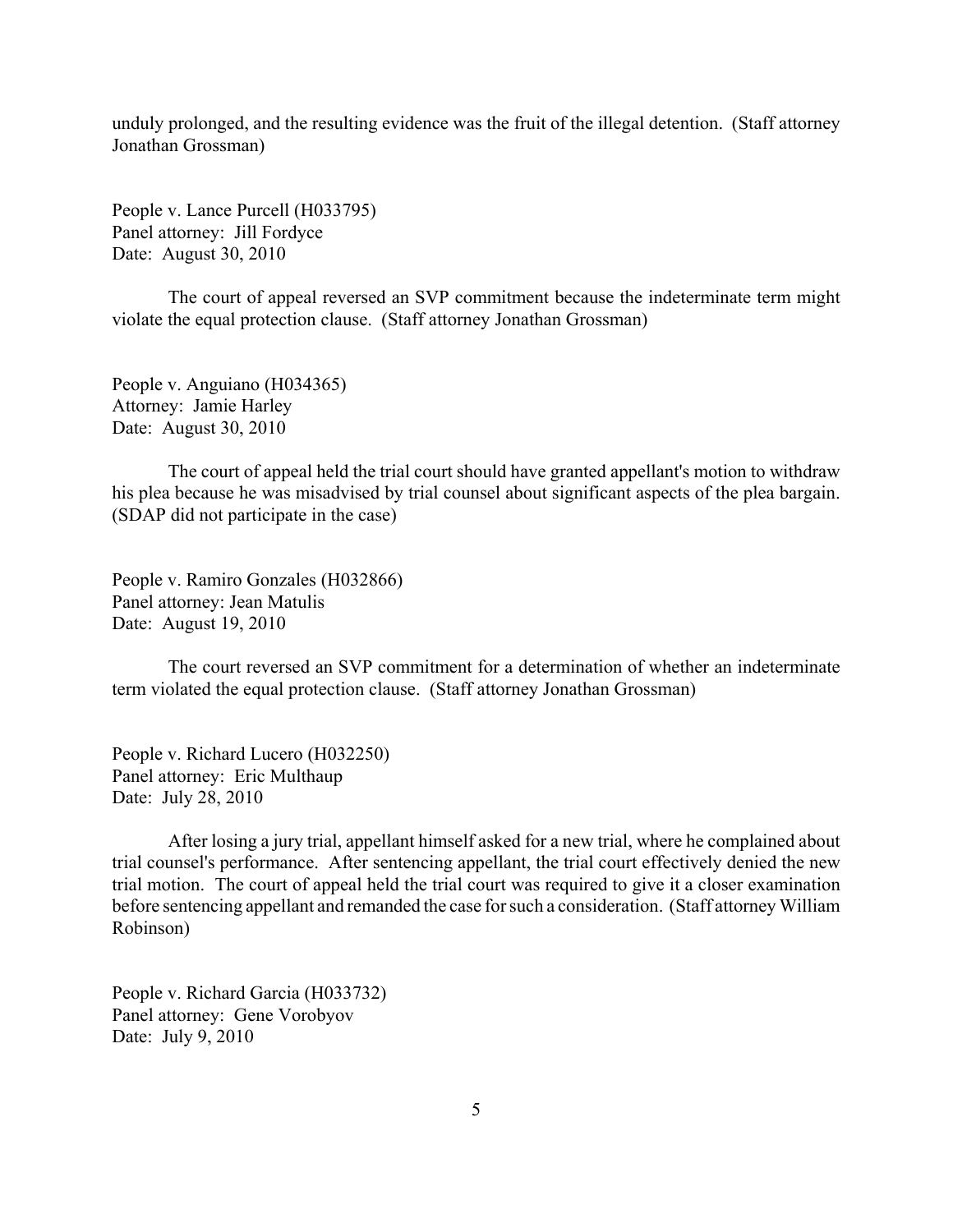The court remanded the SVP case for a hearing pursuant to *People v. McKee* (2010) 47 Cal.4th 1172. (Staff attorney Jonathan Grossman)

People v. Schuler (H033090) Panel attorney: Jill Fordyce Date: April 20, 2010

Appellant was committed as a sexually violent predator. He objected to the imposition of an indeterminate term as being unconstitutional. The court of appeal, following People v. McKee (2010) 47 Cal.4th 1172, remanded the matter for a hearing concerning the claim that the indeterminate commitment violates the equal protection clause. (Staff attorney William Robinson)

G.C. v. Superior Court (H034808) Staff attorney: Dallas Sacher Date: March 30, 2010

The minor was placed on deferred entry of judgment for vandalism. He was placed in a graffiti abatement program pursuant to Welfare and Institutions Code section 742.16. He completed all of his requirements, except fully pay the victim restitution. The juvenile court refused to dismiss the case unless he paid all of the restitution. He filed a motion to reconsider, stating that restitution should be required under section 742.16 only if he had the ability to pay. The prosecution argued the statute did not apply to deferred entry of judgment. The minor filed a petition for writ of mandate. In a published decision, the court of appeal held the ability to pay requirement did apply.

People v. Michael Bettencourt (H033594) Staff attorney: William Robinson Date: March 15, 2010

Appellant was charged with felony battery causing serious bodily injury. The district attorney wanted to add an enhancement for great bodily injury. Appellant indicated more than once he wanted to go to trial. The court said it wanted to settle the case and offered appellant that if he were to plead guilty to the charge before the amendment, it would place him on probation and permit him to request the charge be reduced to a misdemeanor after one year. Appellant pled, but his request to withdraw his plea was denied. After a certificate of probable cause was issued, the court of appeal reversed. While the trial court can indicate a sentence, it cannot provide a promise of leniency in exchange for waiving a constitutional right.

People v. Tony Matthews (H033568) Panel attorney: Benjamin Owens Date: February 11, 2010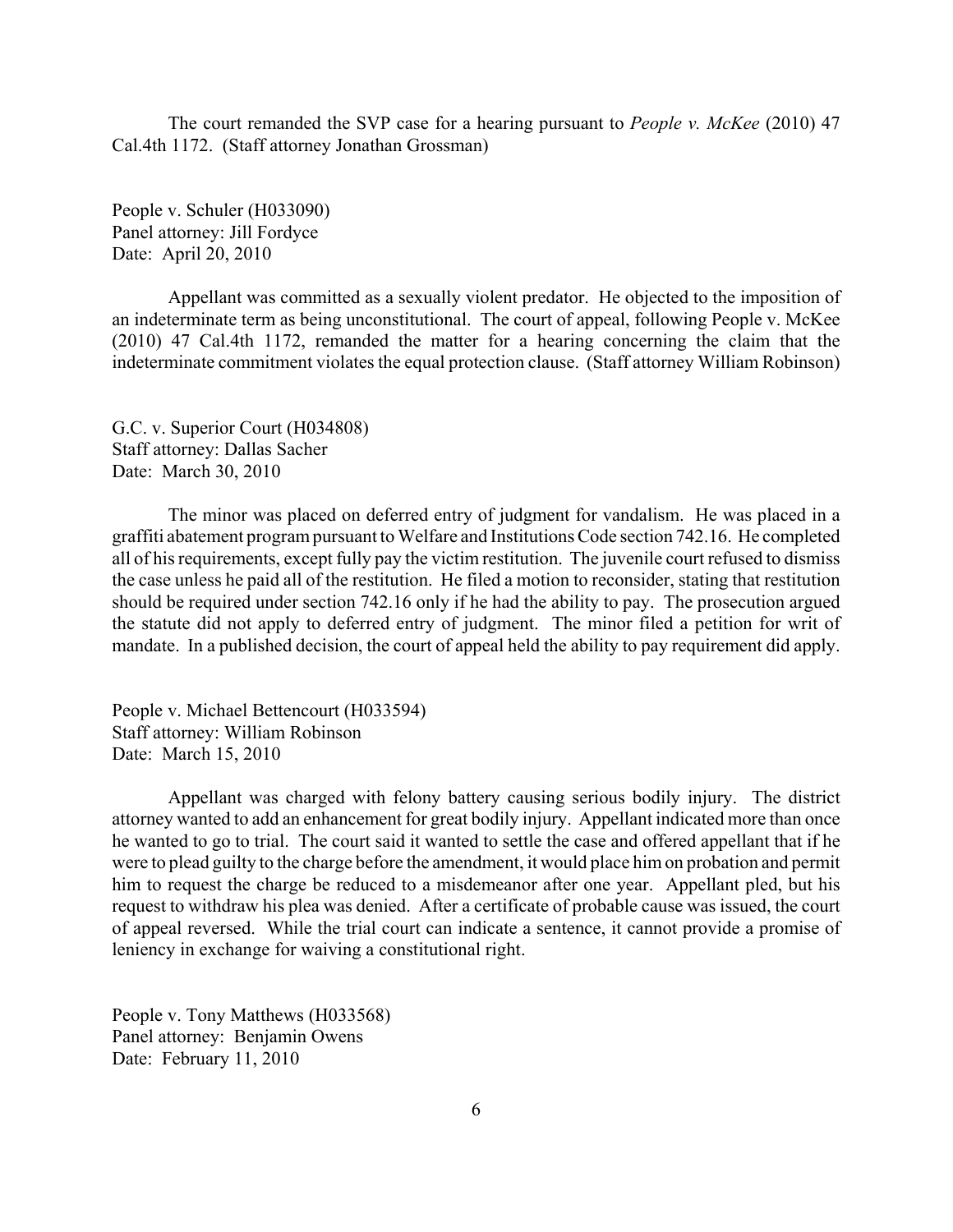<span id="page-6-0"></span>The police arrested appellant for being under the influence of drugs before he entered his motel room. The police entered the motel room and handcuffed the occupant. They then searched a beanie that was on the floor near where she was handcuffed. Inside the beanie was drugs. The court of appeal held that because she was securely handcuffed, the officers could not search the beanie incident to arrest under *Arizona v. Gant* (2009) 129 S.Ct. 1710. (Staff attorney Jonathan Grossman)

People v. Nicholas Seaberry (H034234) Panel attorney: E. Michael Linscheid Date: February 3, 2010

The police were looking for an Hispanic male suspect who was 20 to 25 years old, five foot five to seven inches tall and weighing 150 to 160 pounds. The officer arrested appellant who was six foot two inches tall and weighed 196 pounds. The court of appeal held there was not probable cause to arrest appellant. (Staff attorney Lori Quick)

People v. Alexander Skinner (H033532) Panel attorney: James Haworth Date: January 25, 2010

Appellant was sentenced to prison after violating probation. He filed from prison a pro per motion to receive presentence credits for the time he spent in a drug program. After the trial court summarily denied the motion, he appealed. The court of appeal reversed, ordering the superior court to hold a hearing whether the program qualifies as a custodial institution. (Staff attorney Vicki Firstman)

## **ERROR AT TRIAL OR HEARING**

People v. Long (H033197) Panel attorney: John P. Dwyer Date: October 29, 2010

Appellant was convicted of various crimes and sentenced to serve 15 years in prison. The conviction was reversed because of *Wheeler-Batson* error. The main reason provided by the prosecution for removing a potential Vietnamese juror when there was a Vietnamese defendant was not supported by the record. (Staff attorney Dallas Sacher)

People v. Luis Rios (H034085) Panel attorney: Philip Brooks Date: September 2, 2010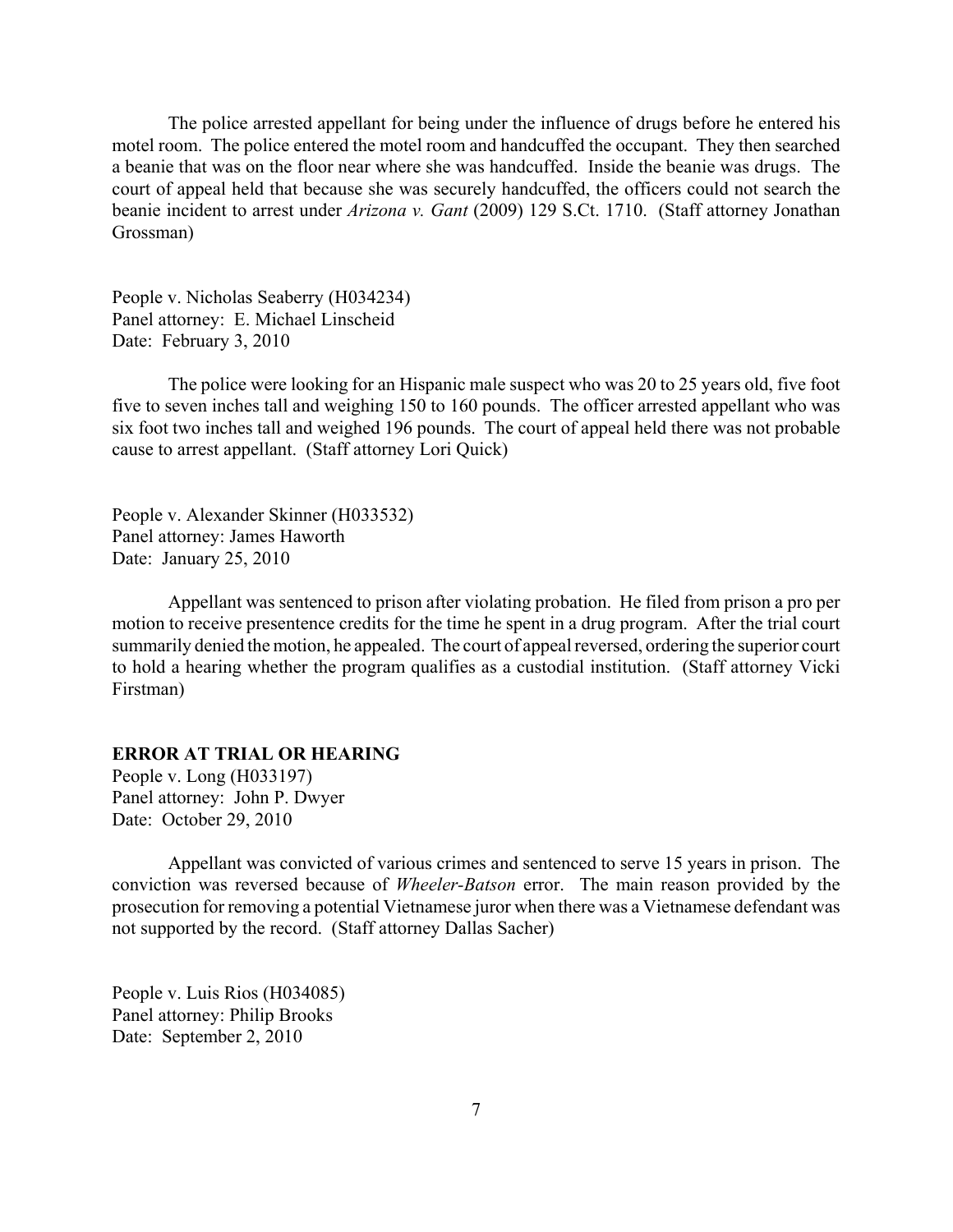Appellant was charged with first degree murder but convicted of involuntary manslaughter with an enhancement for personally using a firearm. The conviction was reversed on appeal. On remand, he was convicted again. The court of appeal reversed the finding of the enhancement because of instructional error. (Staff attorney Michael Kresser)

People v. Juan Perez (H033513) Panel attorney: Gordon Brownell Date: July 28, 2010

Under the facts of the case, the court committed reversible error for not instructing on attempt as a lesser included offense to making criminal threats. (Staff attorney Lori Quick)

People v. Hamm (H033927) Panel attorney: Stephen Bedrick Date: July 21, 2010

Appellant was convicted of two counts of violating Penal Code section 288.5, each with a one strike provision (Pen. Code, § 667.61). The incidents occurred between December 1994 and 2001. However, the one strike statute did not list section 288.5 as a predicate crime until 2006. Consequently, imposing the one strike provision violate ex post facto principles. (Staff attorney Lori Quick)

People v. Tony Garcia (H032501) Panel attorney: Lawrence Gibbs Date: May 25, 2010

Appellant was convicted of murder. At trial, he and his sister testified he acted in defense of others, or at least imperfect defense of others. The trial court believed the defense had not shown the decedent threatened immediate harm and refused to instruct on the defenses. The court of appeal reversed. There was substantial evidence to support the defense. Whether the threat of immediate harm existed was an issue for the jury to decide. (Staff attorney Dallas Sacher)

People v. O'Connell (H033012) Panel attorney: Randy Baker Date: May 20, 2010

Appellant was convicted in a court trial of a series of sex offenses. When the police first questioned him, he said he wanted a lawyer. The police continued to question him, and he confessed. The court denied the motion to suppress the confession. The court of appeal held the confession was inadmissible and admission of the evidence was prejudicial to all of the charges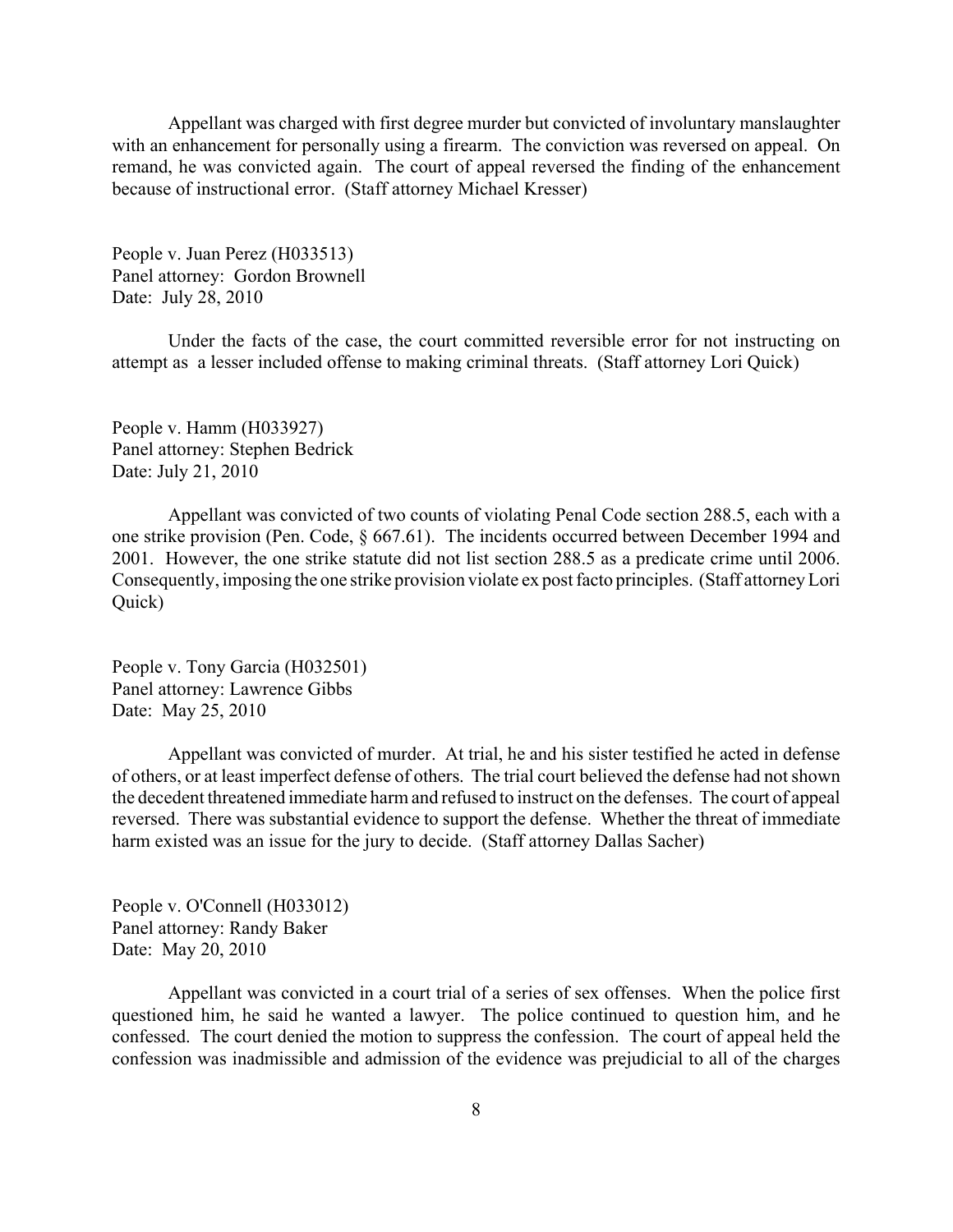except one. (Staff attorney William Robinson)

People v. Pete Guajardo (H034400) Panel attorney: Brian Gurwitz Date: April 30, 2010

Appellant agreed to a court trial on three counts. As for one of the counts, possessing methamphetamine, trial counsel entered into a stipulation appellant possessed it. The court of appeal agreed the stipulation was tantamount to a guilty plea. Because appellant was not advised of his constitutional rights, the conviction for possession must be reversed. (Staff attorney William Robinson)

People v. Steven Mohammady (H033353) Panel attorney: Syda Kosofsky Date: April 27, 2010

Appellant was convicted of using force to resist an officer when officers entered his home. The main issue is whether appellant impliedly consented to the officer's entry. The court instructed the jury that consent must be proven by a preponderance of the evidence and is determined by how an officer would view the defendant's actions. The instruction was erroneous because whether the officer was acting lawfully must be proven by proof beyond a reasonable doubt. The instruction also erroneously conveyed to the jury that the issue was whether the officer's claimed there was consent to enter, not whether consent was actually provided. (Staff attorney Dallas Sacher)

People v. Franklin Marshall (H033439) Panel attorney: Leeor Neta Date: April 22, 2010

Appellant leased a car of a week and never returned it. He testified that he thought he was obtaining a month-to-month lease from the rental agency. He provided them with a debit card and how to reach them. He assumed they would charge him for as long as he had the car and would contact him if there were a problem. Witnesses from the rental agency confirmed it did provide month-to-month leases but said this was not one of them. He was convicted of auto theft. The court of appeal agreed that the trial court erred in not instructing on claim of right or mistake of fact. (Staff attorney Jonathan Grossman)

People v. Jose Resendez (H032537) Panel attorney: Stephen Bedrick Date: March 30, 2010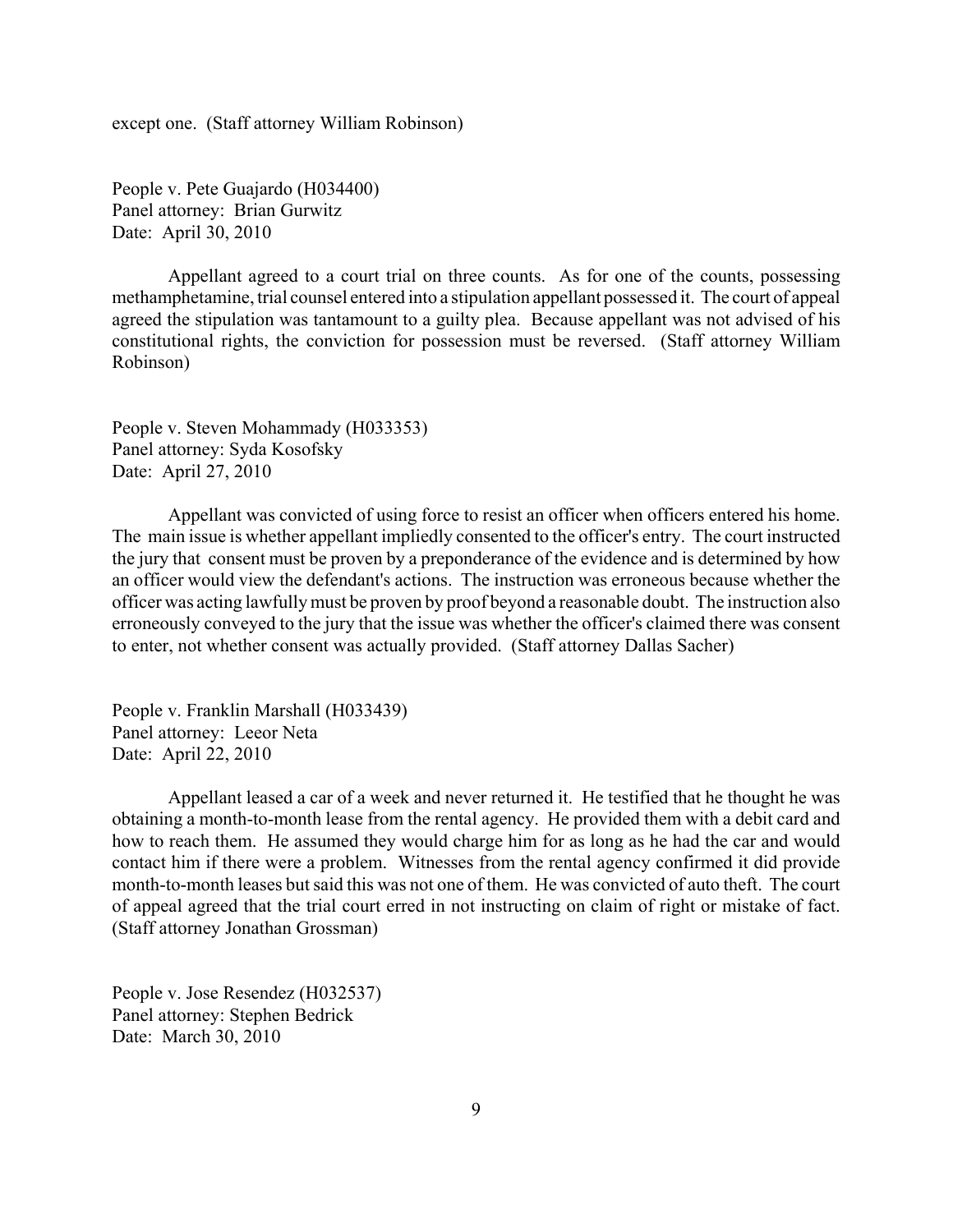A jury found appellant committed first degree murder with the special circumstance that it was conducted to further a gang. The jury also found true a gang enhancement. The court reversed the gang findings because the court instructed the jury that one of the predicate offenses can include aggravated assault and possession of a firearm by a felon. The aggravated assault was not proven by competent evidence and possession of a firearm by a felon was not a predicate offense at the time of the crime. (Staff attorney Dallas Sacher)

People v. Frank L:azos (H030184) Staff attorney: Jean Matulis Date: March 10, 2010

The court of appeal agreed appellant could not be convicted both of petty theft and of robbery for the same act. (Staff attorney Paul Couenhoven)

People v. Jesse Carranco (H032412) Panel attorney: Victoria Stafford Date: February 24, 2010

Appellant was a codefendant in the case of *People v. Hernandez* (2009) 178 Cal.App4th 1510, review granted Feb. 24, 2010, S178823. The issue is whether reversal is required if information concerning a confederate testifying for the prosecution is released by the court on condition that trial counsel cannot share the information with the client. (Staff attorney Dallas Sacher)

People v. Rosemary Greenlaw (H032961, H034299) Panel attorney: R. Shanti O'Brien Date: February 18, 2010

Appellant falsely claimed to be an officer of a homeowner's association and withdrew some money from its account. The court of appeal agreed that minutes from a particular association meeting lacked trustworthiness to be admitted. Without the minutes, there was insufficient evidence appellant was not an officer for one of the counts. The court of appeal also ordered that the court reconsider the restitution order. (Staff attorney William Robinson)

People v. N.Z. (H030760) Panel attorney: Stephen Bedrick Date: January 14, 2010

Defense counsel retained a psychologist to examine the defendant. The psychologist wrote a report which included information obtained from the defendant. Trial counsel handed the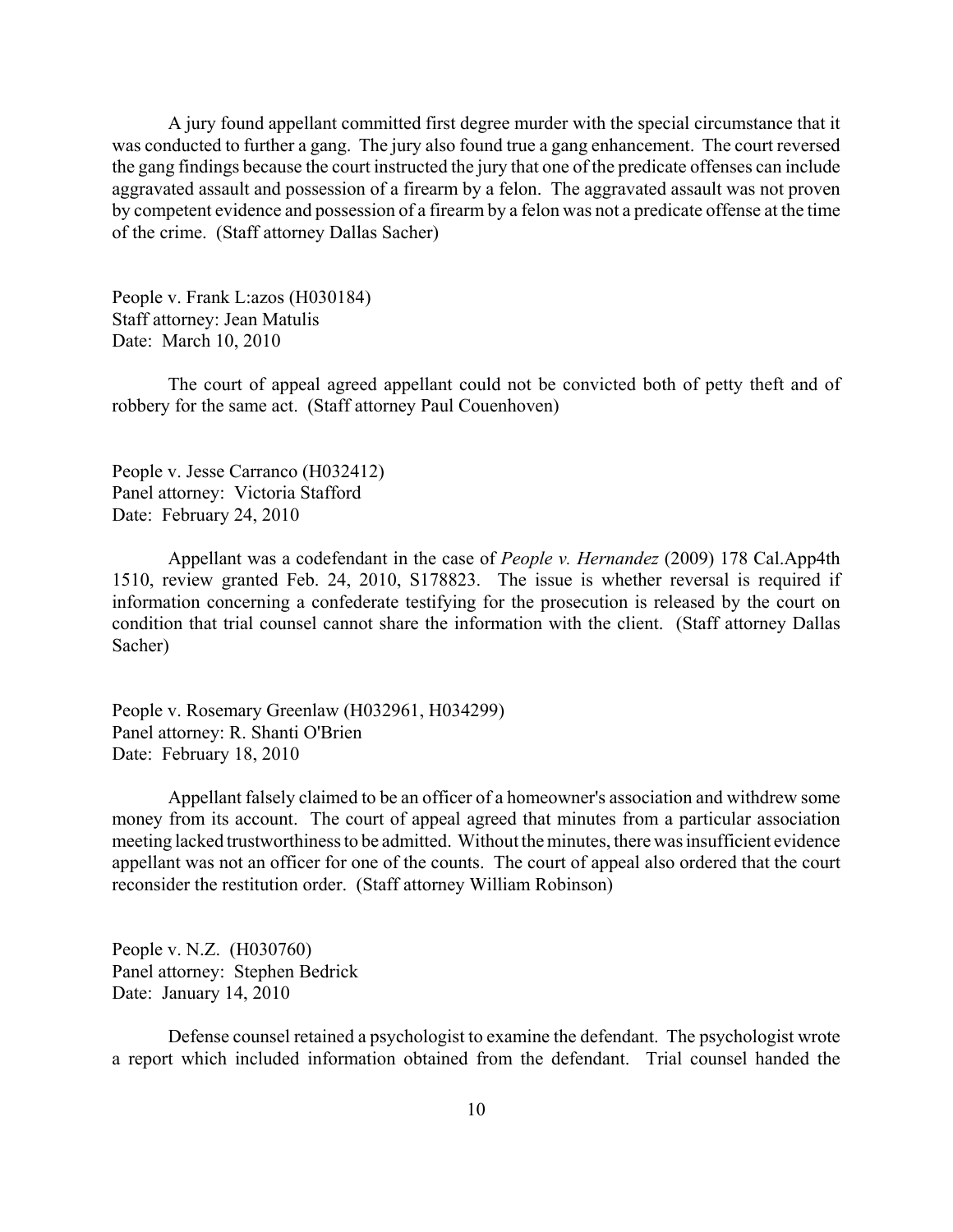<span id="page-10-0"></span>unredacted report to the prosecution, though he decided not to have the psychologist or defendant testify. The prosecution sought to introduce some of the information in the report. The defense objected on the ground the information was attorney-client and psychotherapist-patient privilege. The trial court overruled the objection and admitted the evidence. The court of appeal reversed, finding trial counsel was ineffective for providing the information when there was no duty to or advantage for doing so. (Staff attorney Lori Quick)

People v. Thomas Alcaraz (H031733) Panel attorney: Danalynn Pritz Date: January 14, 2010

Appellant and his brother were in a car when four men violently attacked them. When a police officer arrived, three of the assailants ran off, but appellant retrieved a gun and shot and killed the fourth who was trying to escape. The jury was instructed on murder and voluntary manslaughter under a heat of passion theory. The jury was erroneously instructed that the provocation would also have to cause an average person to do what appellant did—i.e., shoot and kill someone in front of the police. The court of appeal held this was reversible error. (Staff attorney William Robinson)

People v. Robert Sanchez and Jorge Ayala (H032296) Panel attorneys: Richard Ruben and Solomon Wollack Date: January 13, 2010

The defendants were found guilty of first degree murder as aiders and abettors. The prosecution's theory was that conspired or directly aided in the commission of the murder, or they conspired or aided in the commission of a lesser charge where murder was the natural and probable consequences. The court of appeal held the instruction was flawed because it required the jury only to find that murder was the natural and probable consequence and not murder in the first degree. The error was prejudicial under the facts of the case. (Staff attorney Dallas Sacher)

#### **SENTENCING**

People v. Kenneth Love (H034581) Panel attorney: Gordon Brownell Date: December 30, 2010

Appellant committed two armed robberies within a few hours. He was convicted twice of being a felon in possession of a firearm and punished for both counts. The court of appeal agreed that the punishment for one of the counts must be stayed pursuant to Penal Code section 654. (Staff attorney William Robinson)

In re R.C. (H035524)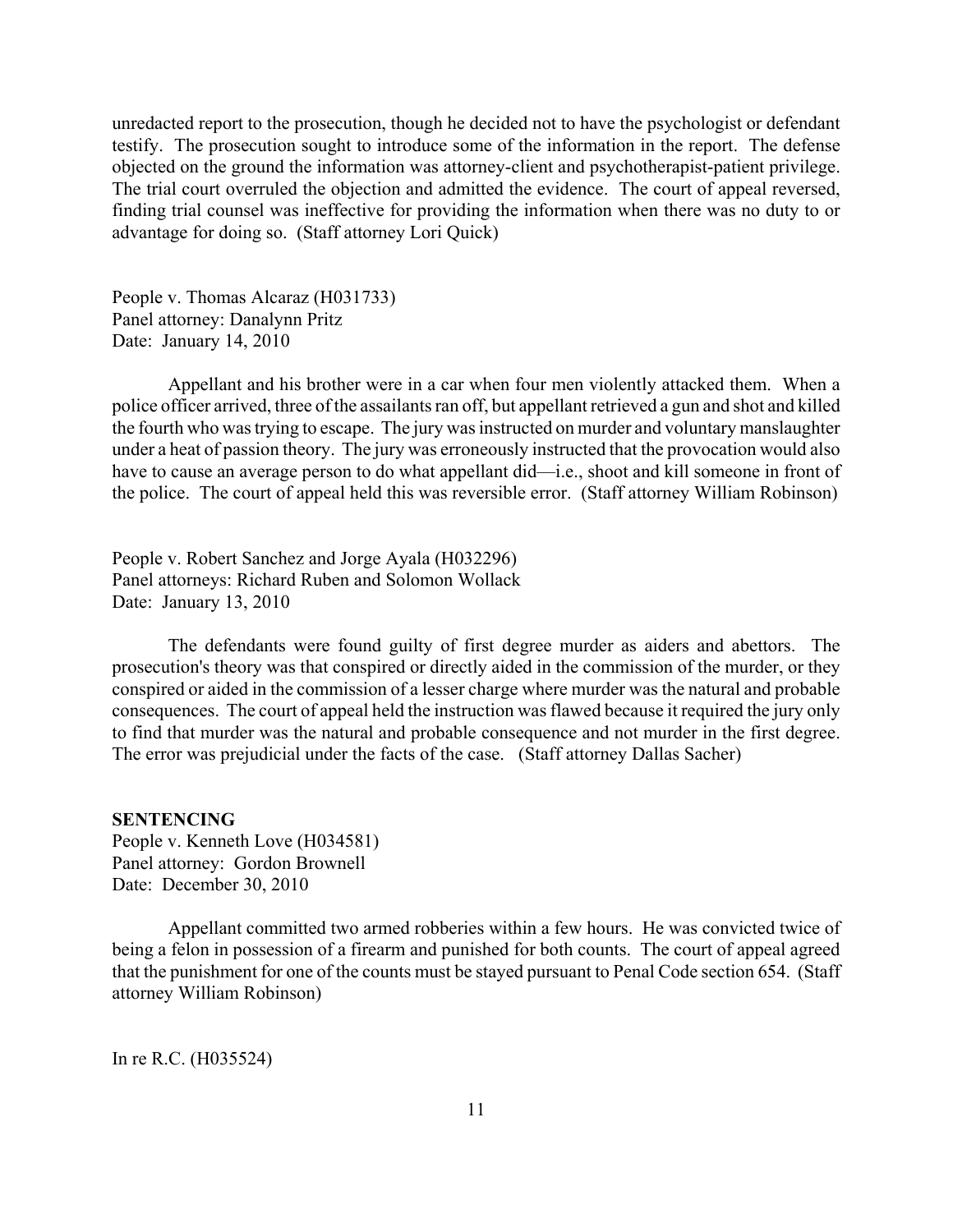Panel attorney: Randall Conner Date: December 22, 2010

The matter was remanded because the juvenile court failed to declare whether the offenses were misdemeanors or felonies. (See *In re Manzy W.* (1997) 14 Cal.4th 1199, 1204.)

People v. Patricia Vasquez (H034811) Panel attorney: Elisa Nadeau Date: December 21, 2010

An order not to possess, use, or be where illegal drugs or alcohol is used or sold was modified to required knowledge. The court also ordered that she pay probation supervision fees in the written order of probation but did not orally pronounce it. Because she had no opportunity to object and there was no finding she had an ability to pay, the matter was remanded. (Staff attorney Vicki Firstman)

People v. Marco Villa (H034228b) Staff attorney: Paul Couenhoven Date: December 21, 2010

The court imposed a fully consecutive middle term of three years for dissuading a witness without force or a threat of force. Because the middle term for the crime is two years, the punishment was unauthorized.

People v. Mario Scott (H035414) Staff attorney: William Robinson Date: December 6, 2010

The court improperly increased the restitution fine when it revoked probation.

In re J.B. (H035250) Panel attorney: Elisa Nadeau Date: November 23, 2010

Some conditions of probation were modified to require knowledge. (Staff attorney Vicki Firstman)

People v. Mario Gabriel (H035329) Panel attorney: Thomas Hartnett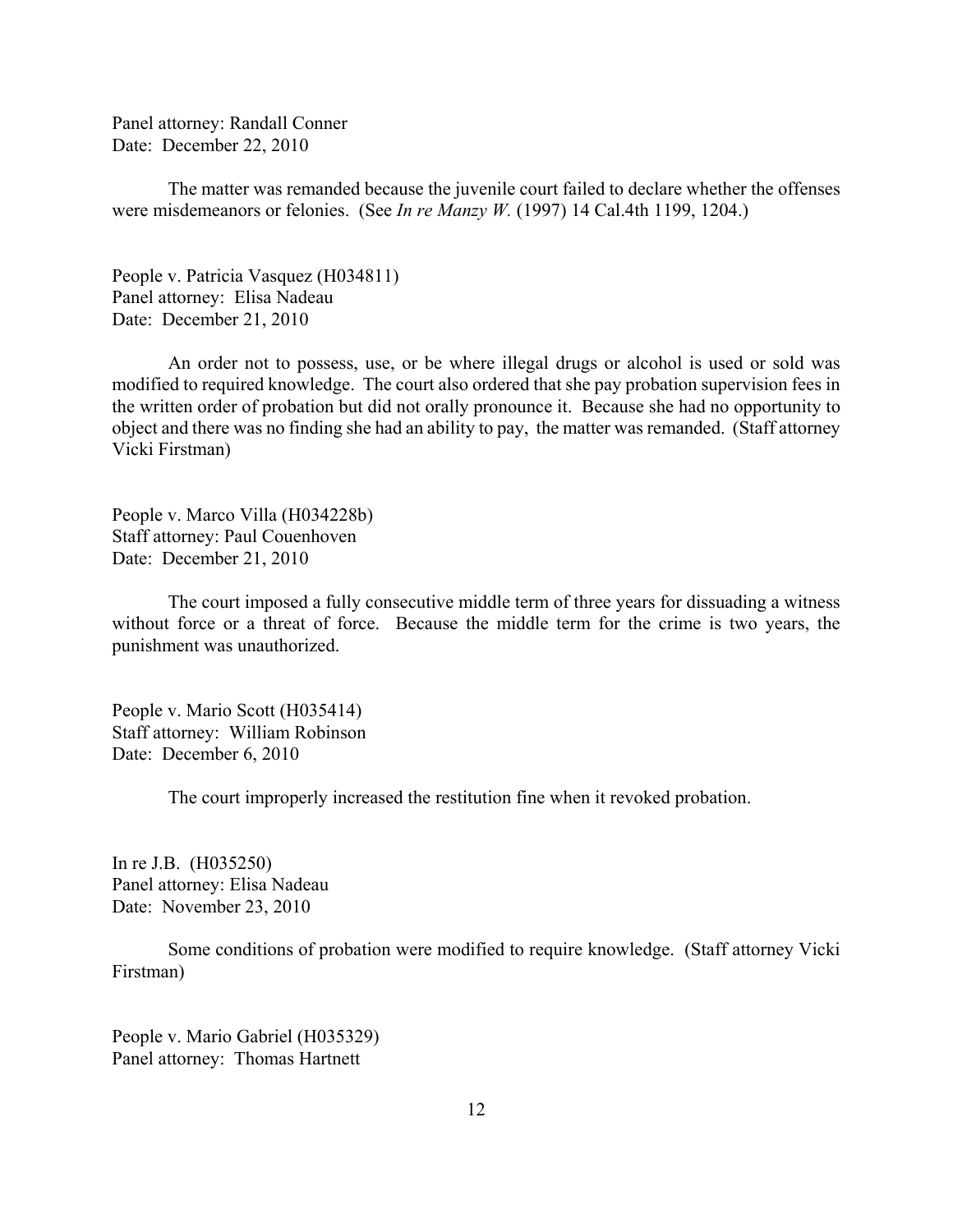Date: November 4, 2010

In a published decision, the court held that the superior court's oral rendition of judgment controlled over the minute order. The condition of probation not to associate with individuals the probationer suspected to be a gang member, drug user, on probation, or on parole was unconstitutionally vague because it was not clear what suspected meant. (Staff attorney Dallas Sacher)

People v. Derick Hutchinson (H034771) Panel attorney: Maureen Fox Date: November 4, 2010

Appellant was sentenced in a case after serving another case. Although he was not entitled to dual credit, he was entitled to credit in the new case starting when the sentence for the old case ended. Because it appeared the court might have been mistaken when the old sentence ended, the matter was remanded to recalculate presentence credits. (Staff attorney William Robinson)

In re C.A. (H035106) Panel attorney: Rachel Varnell Date: October 29, 2010

A condition of probation not to be within 25 feet of a courthouse was unconstitutionally overbroad. (Staff attorney Dallas Sacher)

People v. Santoyo (H035358) Panel attorney: Paul Carroll Date: October 26, 2010

When appellant was placed on probation, the court set the restitution fine at \$200. When his probation was revoked, the amount increased to \$400. The court agreed this was error. (Staff attorney Vicki Firstman)

People v. Chris Pagan (H034918) Panel attorney: Randy Baker Date: October 21, 2010

Appellant was convicted of certain crimes and appealed. The court of appeal reversed the sentence. On remand, the court resentenced him and assessed the criminal conviction fee. The court of appeal agreed the fee could not be assessed because the statute did not exist when appellant was convicted of the crimes. Further, a fine should be reduced to reflect the correct amount at the time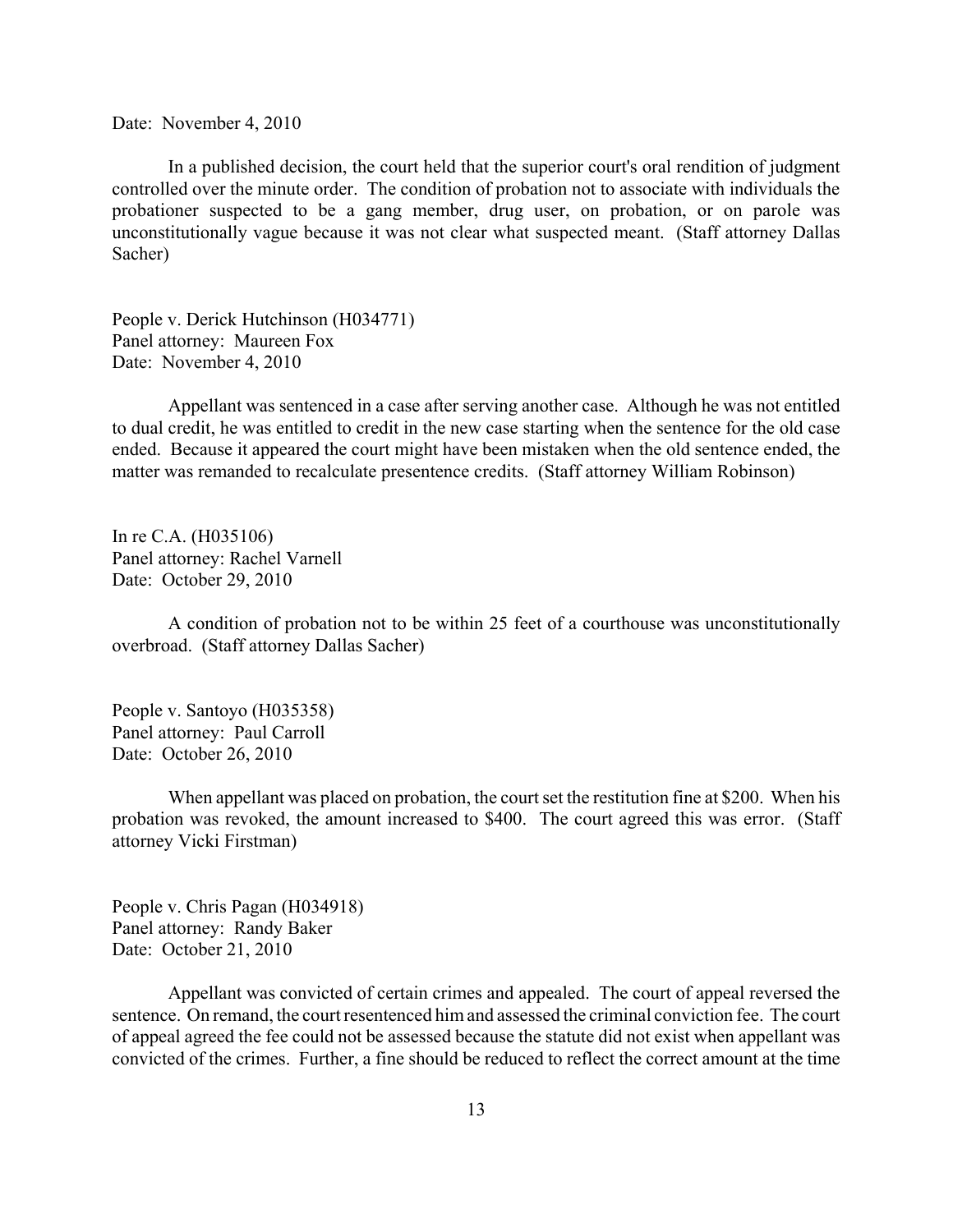of the conviction. Finally, the court rejected the Attorney General's argument that the court security fee should be increased. (Staff attorney Jonathan Grossman)

People v. Aaron Tran (H034678) Panel attorney: David Martin Date: October 12, 2010

Conditions of probation were modified to require knowledge. (Staff attorney Vicki Firstman)

People v. Ricky Kidd (H034496) Panel attorney: R. Shanti Brien Date: September 30, 2010

Appellant was convicted of transporting drugs and possession for sale. The court held that the punishment for possession for sale must be stayed pursuant to Penal Code section 654. Since the court used the formula under Penal Code section 1202.4 for setting the restitution fine, the restitution fine must be reduced. Finally, the abstract of judgment must be corrected to reflect that an enhancement had been stricken. (Staff attorney Lori Quick)

In re Shaun R. (H035112) Panel attorney: Morgan C. Taylor Date: September 29, 2010

The minor was placed back on probation under certain conditions and the court said that previous orders remained in effect to the extent they were not inconsistent with the new orders. In the published portion of the opinion, a divided court held that the minor could not attack the previous orders notwithstanding that the court was issuing a new order that they were still in effect. The court also rejected the claims it was not clear which previous orders were still in effect and that the language of the conditions were too difficult for a teenager to understand. In the unpublished portion of the opinion, the court modified certain gang conditions to avoid problems with vagueness and overbreadth. (Staff attorney Paul Couenhoven)

In re E.O. (H035462) Staff attorney: Jonathan Grossman Date: September 29, 2010

In a published opinion, the court held that the condition to stay out of courthouse if there was a gang-related case was overbroad. It also questioned whether a teenager could understand the complex language of the probation conditions.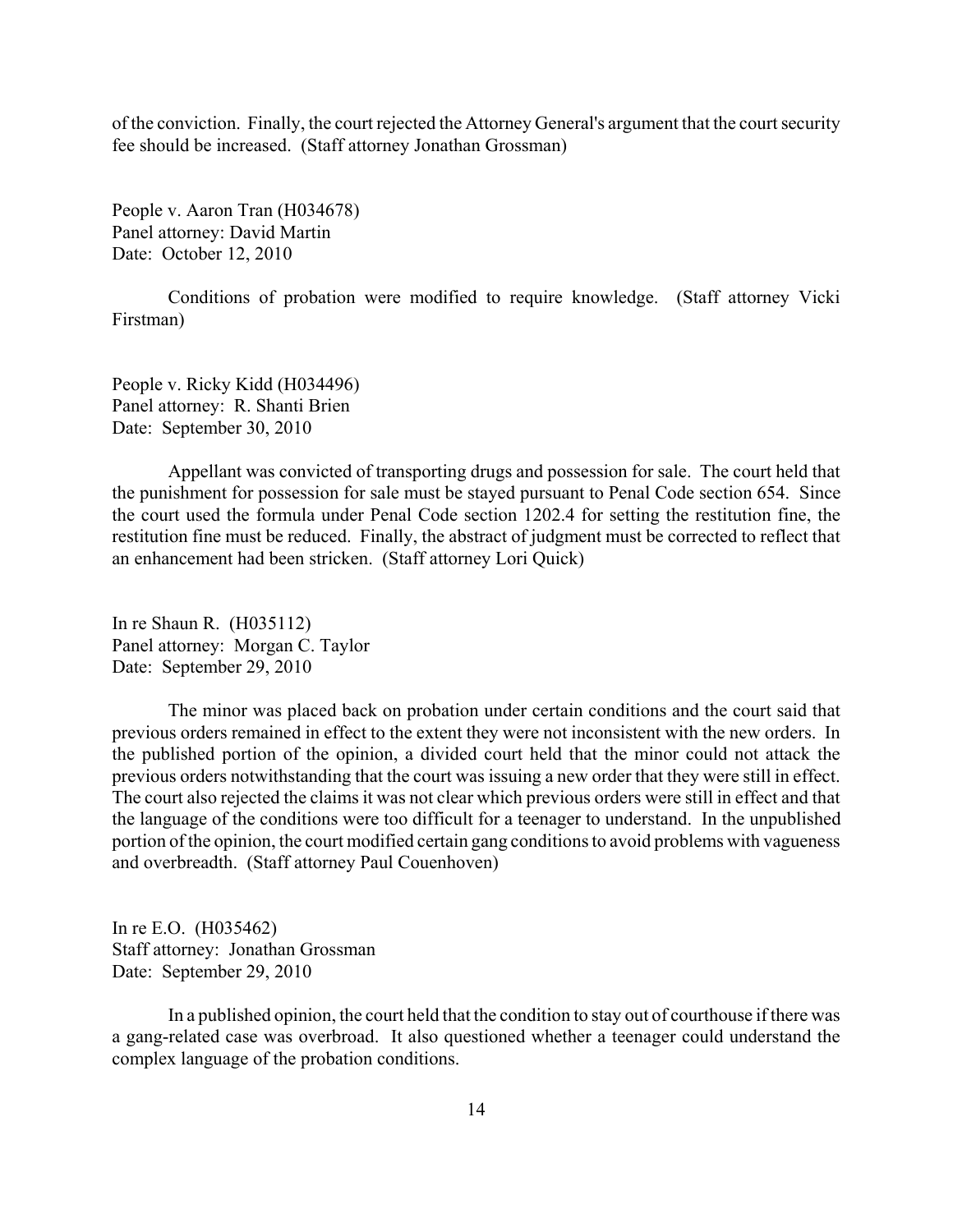People v. Gamino (H033042) Panel attorney: J. Frank McCabe Date: September 21, 2010

Code section 667.61. Further, there was insufficient evidence for the order of an AIDS test. (Staff attorney Jonathan Grossman)

People v. Justin Drake (H033331) Panel attorney: Patricia Lai Date: September 15, 2010

The court agreed appellant was entitled to two additional days of presentence credits and there was insufficient evidence he had the ability to pay probation supervision fees. The court also modified a stay away condition of probation to require knowledge and to provide a specific distance he was to stay away from the victim's residence. (Staff attorney Lori Quick)

People v. Paul Casey (H033860) Panel attorney: Tara Morrissey Date: September 15, 2010

Appellant was convicted of making criminal threats with a weapons enhancement and possession of an illegal weapon. Because the convictions came from the same act, the punishment for one of them needed to be stayed pursuant to Penal Code section 654. (Staff attorney Jonathan Grossman)

People v. Michael McAtee (H034732) Panel attorney: Meredith Fahn Date: September 14, 2010

Appellant was fined \$76, including penalty assessments. Since it was impossible to determine how much the underlying fine was or how the penalty assessments were calculated, the matter was remanded to the trial court. (Staff attorney William Robinson)

People v. Esequiel Barrajas (H034742) Panel attorney: Scott Peebles Date: September 10, 2010

The court modified a condition of probation concerning gang tattoos to require knowledge. (Staff attorney Paul Couenhoven)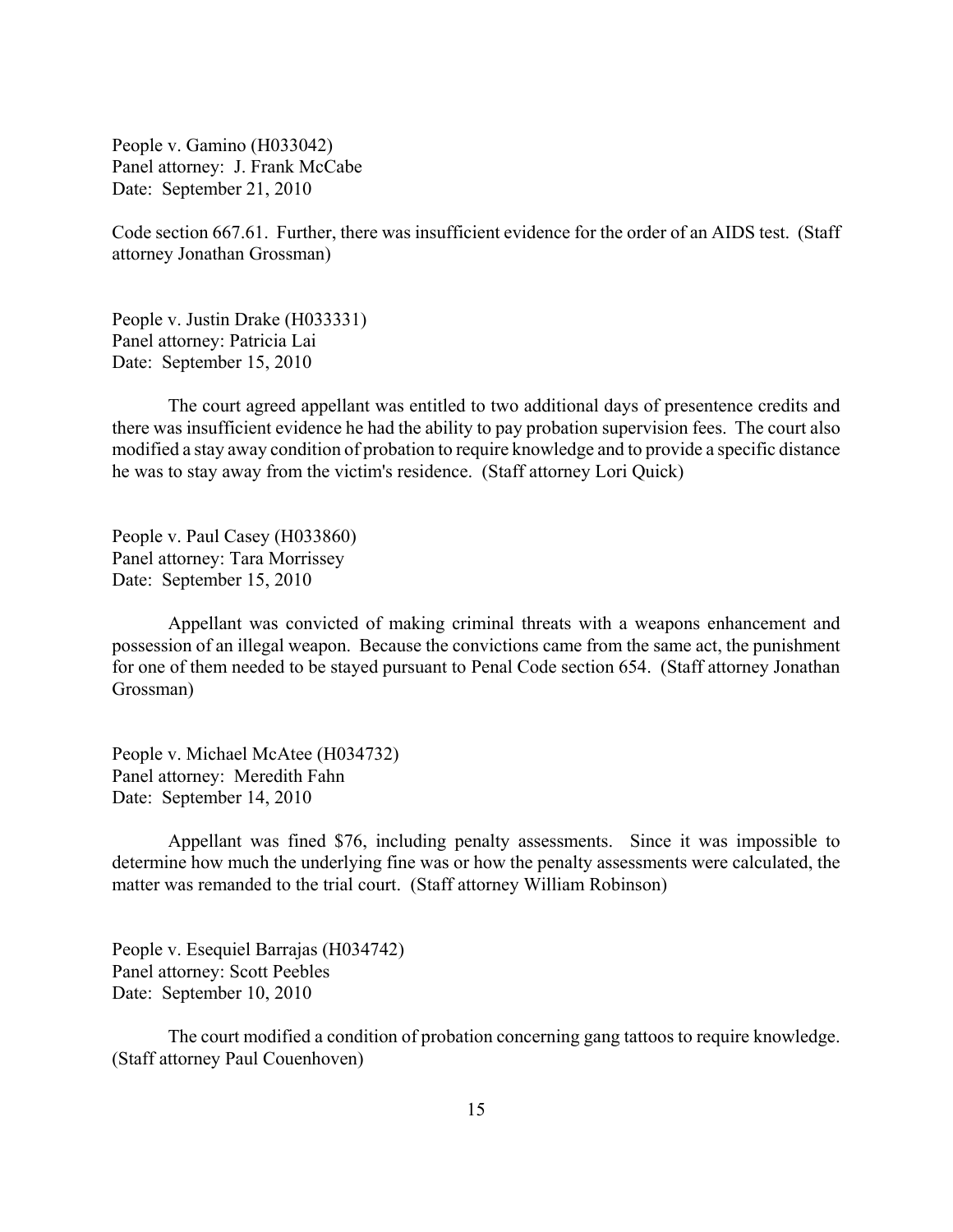People v. Seguin Pacheco (H034454) Panel attorney: Danalynn Pritz Date: August 31, 2010

In a published decision, the court held there was insufficient evidence appellant had the ability to pay attorney fees, a booking free payable to the county, or monthly probation fees. Finally, payment of a court security fee cannot be a condition of probation. (Staff attorney Lori Quick)

People v. Bodily (H034763) Panel attorney: Thomas Singman Date: August 30, 2010

After appellant was convicted but before he was sentenced, the court security fee increased from \$20 to \$30. The court of appeal agreed that the \$20 security fee at the time of the conviction applied. The court of appeal also remanded the matter to determine the amount of penalty assessments. The court imposed a \$300 fine "plus penalty assessments," and the court clerk wrote in \$795. The clerk did not have authority to determine the amount of assessments. (Staff attorney Dallas Sacher)

People v. Rafael Torres (H034300) Panel attorney: Arthur Wong Date: August 30, 2010

The court erred in using a stayed count in the calculation of the restitution fine. (Staff attorney Dallas Sacher)

People v. Lilly et al. (H033423) Panel attorneys: Robert Derham, Elisa Nadeau Date: August 20, 2010

The court agreed the punishment for possession of burglary tools should have been stayed when the defendants were also punished for burglary. (Staff attorney William Robinson)

People v. Pete Montoya (H034685) Staff attorney: Paul Couenhoven Date: August 19, 2010

Appellant pled no contest to voluntary manslaughter. The court erred in limiting presentence conduct credits because it is not a violent felony. Second the court promised when appellant pled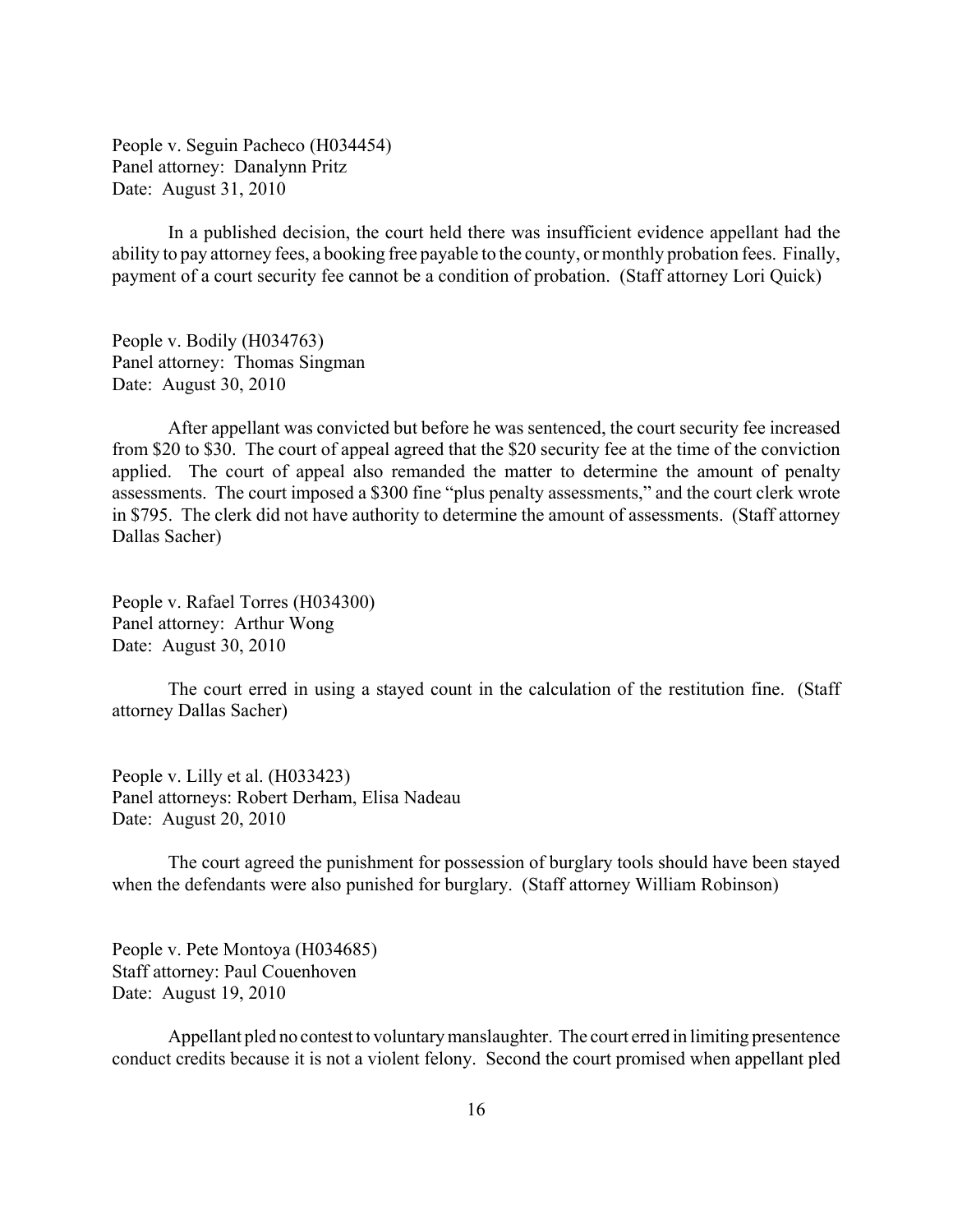that it would set the restitution fine according to his ability to pay, but at sentencing it was set without considering his ability to pay. The court of appeal remanded the matter for the trial court to determine appellant's ability to pay.

People v. Millard (H034747) Staff attorney: Paul Couenhoven Date: August 18, 2010

There was insufficient evidence appellant had the ability to pay \$300 in attorney fees, though he was placed on probation, because he was ordered to enter a 6-month residential drug program and then live in transitional housing.

People v. Alejandro Cevallos (H034998) Panel attorney: Katharine Demgen Date: August 17, 2010

The court ordered appellant to pay for the victim's full loss in a burglary, plus the victim's insurance deductible. Since the deductible was part of the full loss, the restitution award was erroneous for double counting the amount of the deductible. (Staff attorney Lori Quick)

People v. Matthew Price (H035153) Panel attorney: E. Michael Linscheid Date: August 13, 2010

The court modified some conditions of probation to require knowledge. (Staff attorney Paul Couenhoven)

In re J.G. (H035103) Panel attorney: Dena Meierhenry Date: August 13, 2010

The court modified gang condition of probation to avoid constitutional problems with vagueness and overbreadth. (Staff attorney Paul Couenhoven)

People v. Harmon (H034463) Panel attorney: Candace Hale Date: August 5, 2010

The matter was remanded for the court to determine the correct amount of fines. (Staff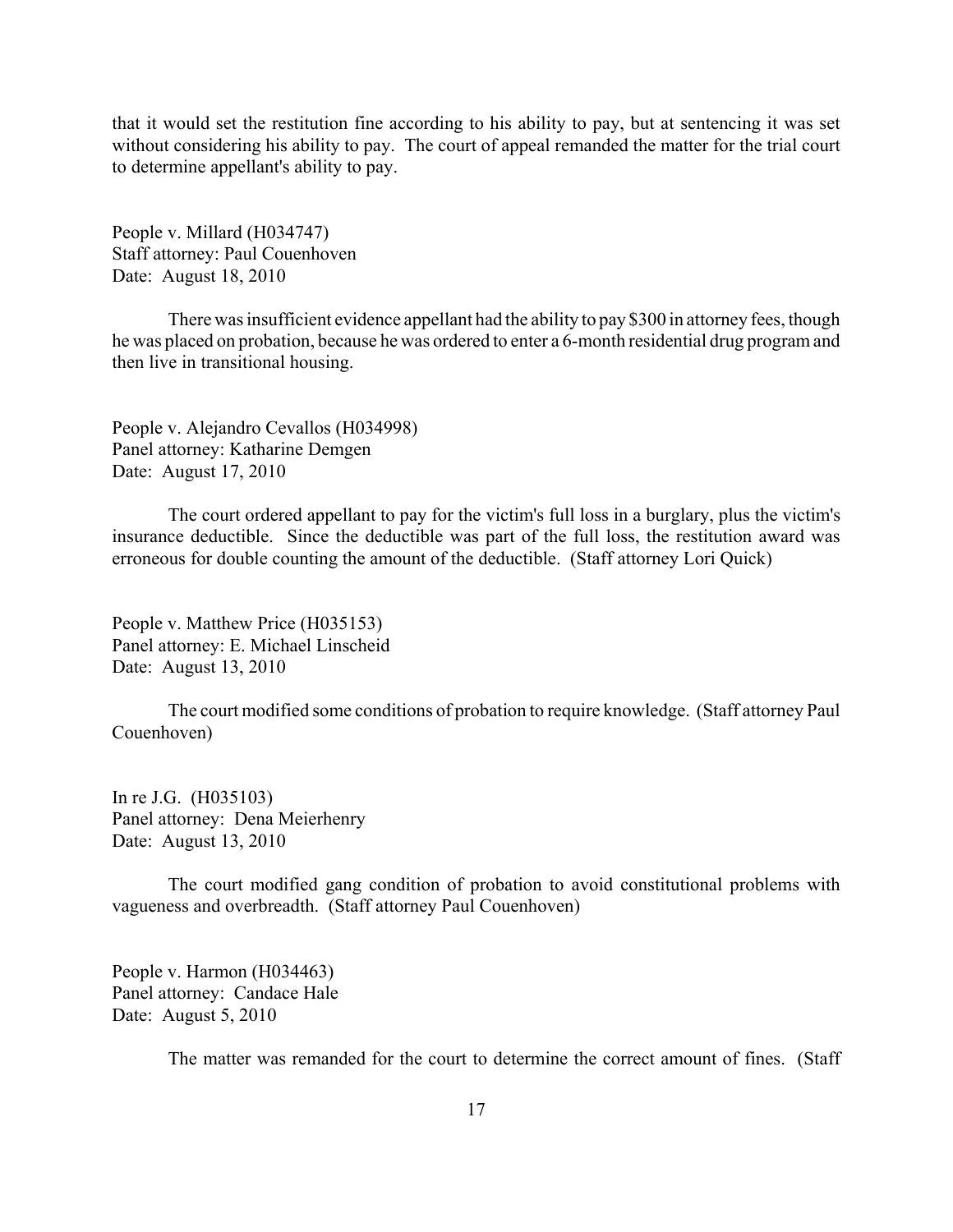attorney Jonathan Grossman)

In re J.R. (H035055) Panel attorney: Heather Miller Date: July 28, 2010

The juvenile court committed the minor to DJJ and issues a no contact order. The court of appeal agreed the juvenile court lacked jurisdiction to provide conditions of the minor's behavior when he was at DJJ. (Staff attorney Lori Quick)

People v. Edward Kraus (H034684) Panel attorney: Joseph Shipp Date: July 27, 2010

The court of appeal held that a condition not to possess firearms or ammunition was unconstitutionally vague because it did not require knowledge. Second, the court erred in requiring him to pay the court security fee and criminal conviction fee as a condition of probation. Third, since the case is being remanded anyway, the court should hold a hearing concerning appellant's ability to pay probation supervision fees. Fourth, the court imposed a restitution fine of \$220 and a probation restitution fine of \$220 which was stayed if appellant violated probation. In actuality, the court set a \$200 restitution fine and added a statutory permissible 10 percent collection fee to the restitution fine. Since the actual amount of the restitution fine was \$200, the probation revocation restitution fine should be \$200. (Staff attorney Lori Quick)

People v. John Borra (H034806) Staff attorney: Lori Quick Date: July 26, 2010

Appellant pled no contest to counts one and five with the agreement that counts two through four would be dismissed. At sentencing, the court dismissed one of the three counts but not the other two. The court of appeal agreed appellant was entitled to enforcement of the plea bargain and dismissal of the other two counts.

People v. Henry Lias (H034894) Panel attorney: David Annicchiarico Date: July 22, 2010

Appellant was convicted of driving under the influence. At sentencing, the court announced his driver's license was revoked as prescribed by law. Under the Vehicle Code, the court does not have the authority to revoke or suspend one's driver's license for a DUI; this is done by the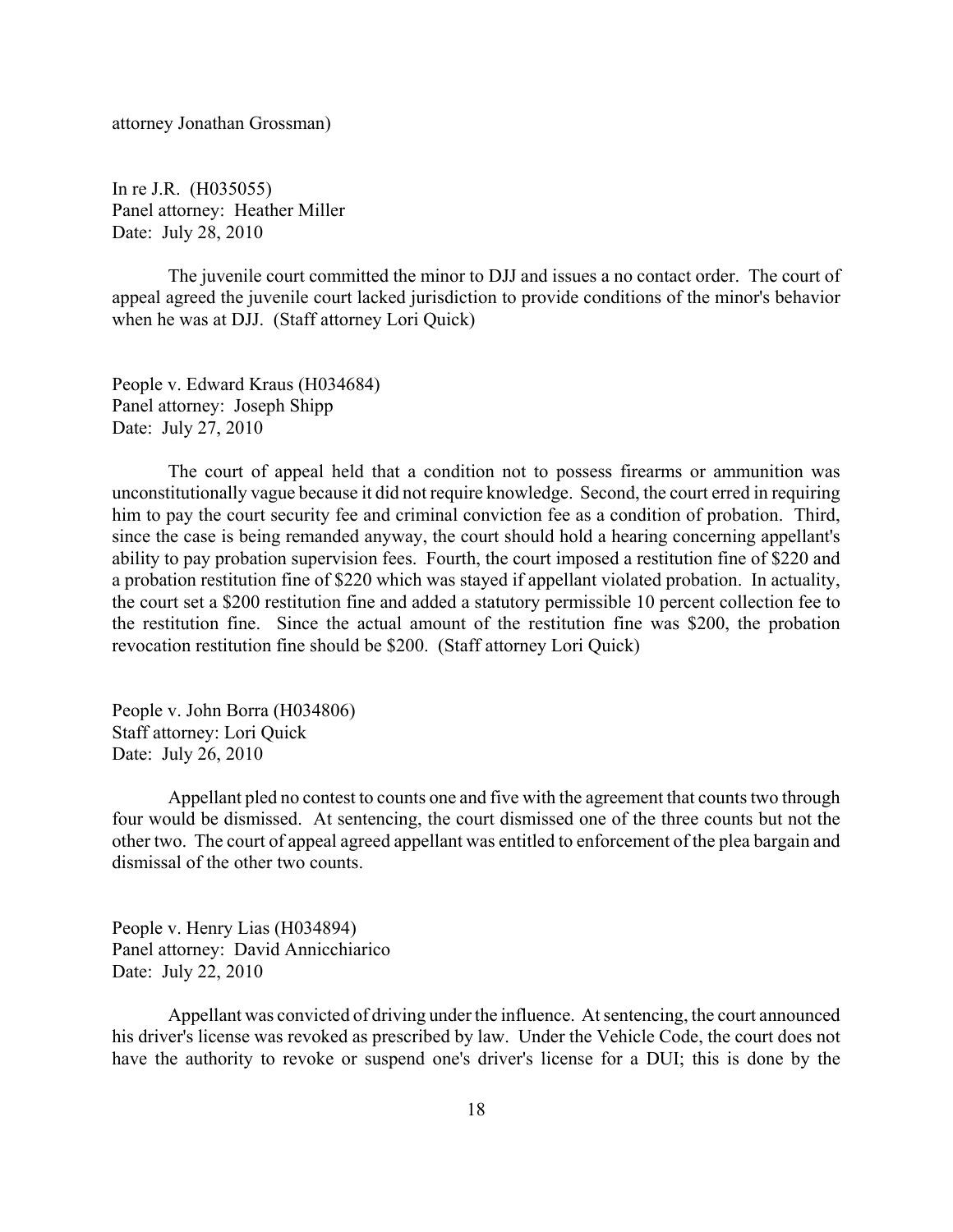Department of Motor Vehicles. The order was unauthorized to the extent it purported the court was making the order. (Staff attorney Dallas Sacher)

People v. Cris Moreno (H034816) Panel attorney: John Steinberg Date: July 21, 2010

When appellant pled, he was told he would be assessed a \$220 restitution fine. At sentencing, however, the court assessed a \$400 restitution fine. The court of appeal concluded this violated the terms of the plea bargain and ordered the restitution fine reduced to \$220. (Staff attorney Lori Quick)

People v. Omar Ramirez (H034609) Panel attorney: Heather McKay Date: July 20, 2010

Appellant was charged with possession of a loaded firearm for the benefit of a gang, the gang crime, and resisting arrest, among other things. At the conclusion of a court trial, the judge announced the verdict of guilty for all of the charges but did not mention the resisting arrest charge. The court of appeal agreed this amounted to an acquittal, notwithstanding the court clerk writing guilty on the minute order. Further, the punishment for the gang crime must be stayed under Penal Code section 654 in lieu of the punishment for possessing a loaded firearm for the benefit of a gang. Finally, the court miscalculated presentence credits. (Staff attorney William Robinson)

People v. Brown (H034057) Panel attorney: Mark Farbman Date: July 14, 2010

Appellant's previous conviction was reversed on appeal. After a new trial, he was convicted again. At sentencing, the court imposed generally the same sentence but it increased some fines. The court of appeal held the fines could not be increased on retrial. Further, the punishment for false imprisonment to commit the remaining offenses must be stayed pursuant to Penal Code section 654. (Staff attorney William Robinson)

People v. Giti Karimpour (H033312) Attorney: George Schraer Date: July 14, 2010

The court of appeal agreed the amount of victim restitution must be reduced to the amount the hospital was compensated by the insurance company, not the amount the hospital billed. (SDAP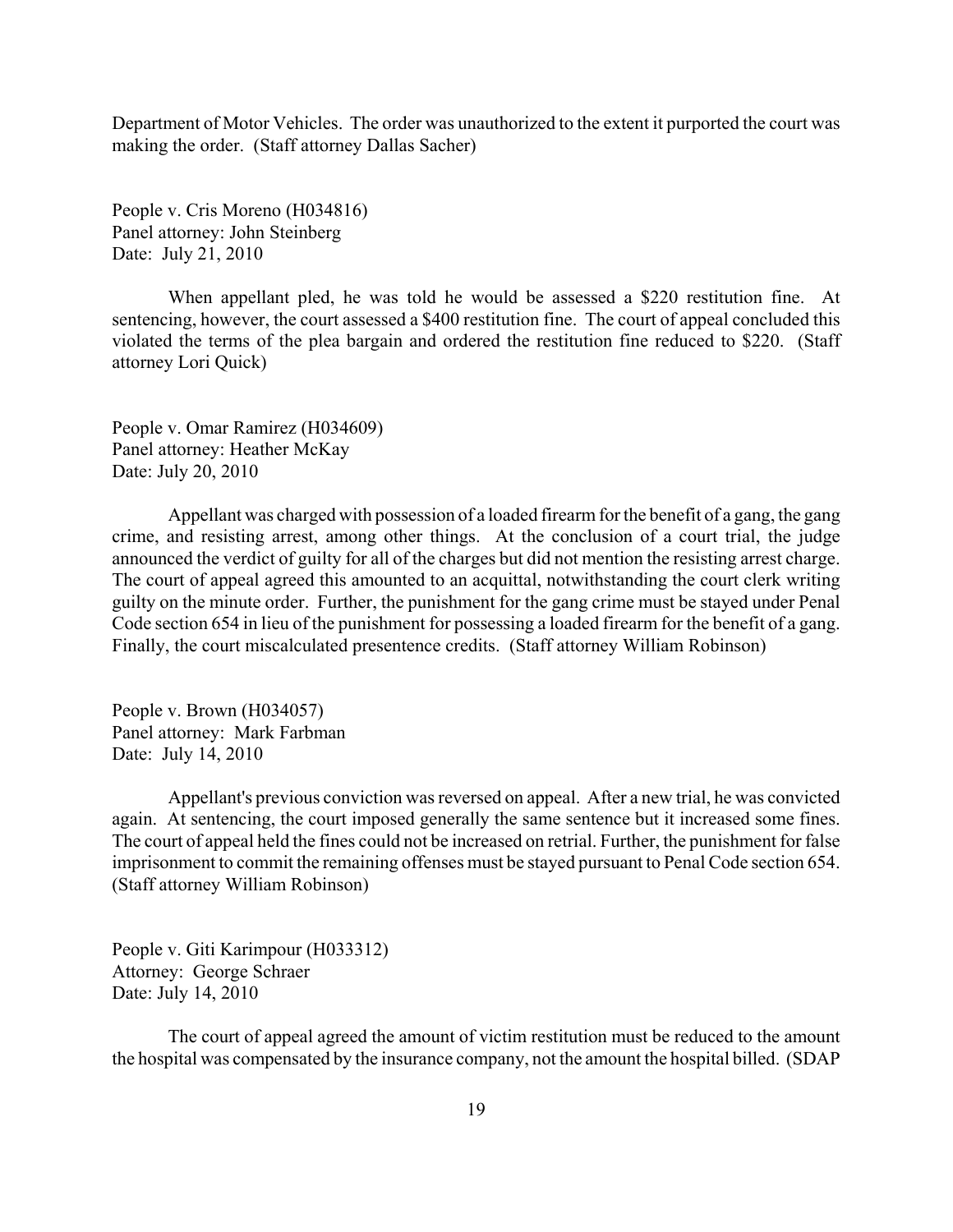did not participate in this appeal)

People v. Charris Mast (H035034) Panel attorney: Vicki Firstman Date: July 9, 2010

Appellant was ordered to pay a criminal justice administration fee, also known as a booking fee. She specifically requested a hearing to determine her ability to pay. The superior court instead said the county Department of Revenue can determine this. The court of appeal agreed the statute required the court to make the determination upon request and there was insufficient evidence of an ability to pay. (Staff attorney Vicki Firstman)

People v. Olivo Pina (H035002) Panel attorney: Julie Schumer Date: July 8, 2010

The court modified gang-related conditions of probation to avoid problems with vagueness and overbreadth. (Staff attorney Lori Quick)

In re E.R. (H034599) Panel attorney: Benjamin Owns Date: July 7, 2010

Appellant signed a contract to participate in the juvenile drug treatment court. It was agreed that if he successfully completed the program, the case would be dismissed. When he completed the program, the court refused to dismiss because he still owed restitution. The court of appeal held he was entitled to enforcement of the contract, and the case must be dismissed. (Staff attorney Lori Quick)

People v. Melvin Simmons (H034260) Panel attorney: Rudy Craft Date: July 7, 2010

Appellant was a prisoner and possessed a weapon. He pled no contest to the charge with the agreement he would serve one year consecutive to the sentence he was already serving. Subsequently, the conviction for the older case was reversed and dismissed. The court resentenced him on the weapons case to four years in prison. He appealed, stating the new sentence violated the terms of the plea bargain. The court of appeal agreed. (Staff attorney Vicki Firstman)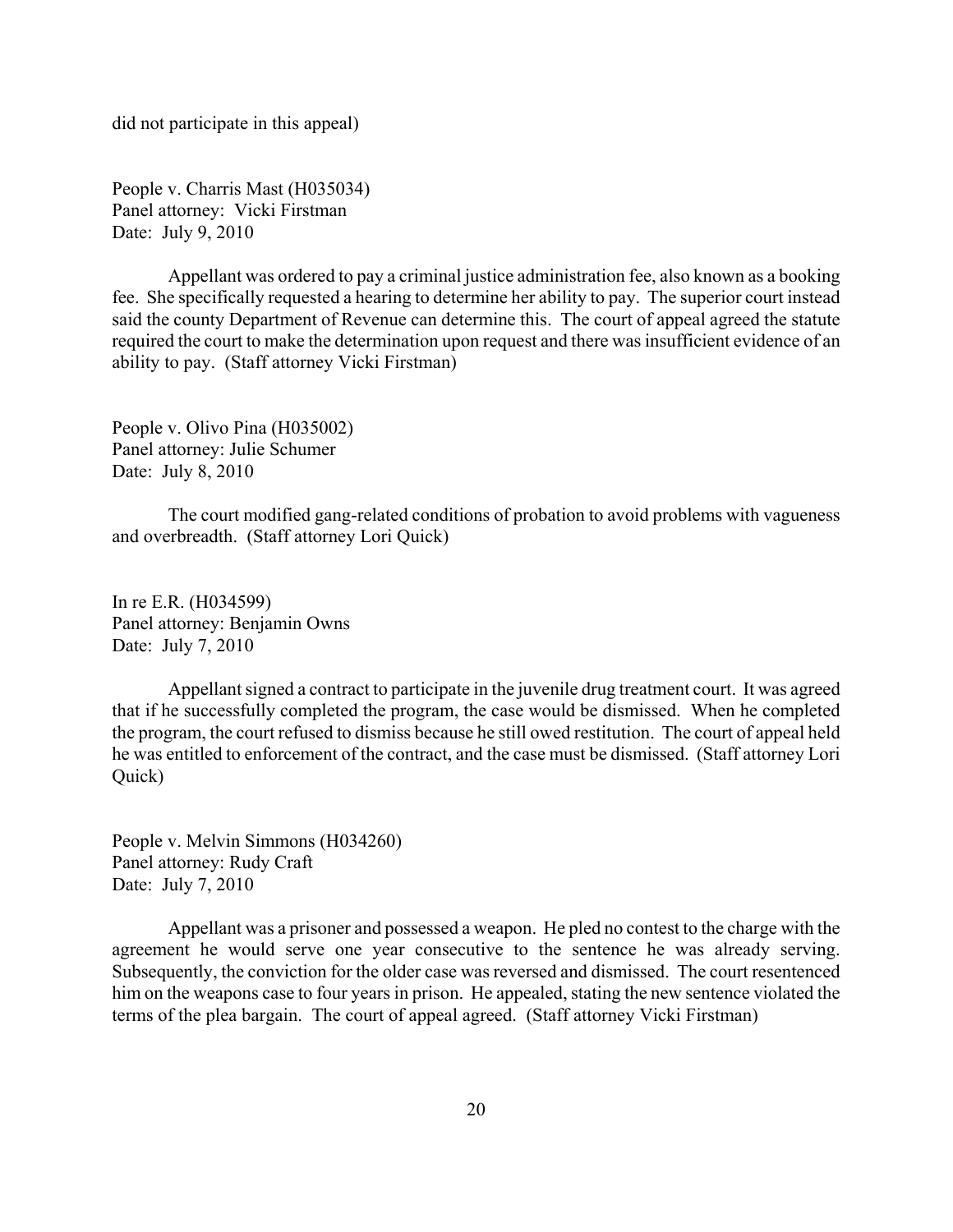People v. Robert Levitt Panel attorney: Julia Spikes Date: July 1, 2010

The court of appeal agreed that a condition of probation restricting appellant from being in any residence where drugs are used or sold was unconstitutionally vague and overbroad. The condition would prohibit him from being in a residence where someone used lawfully prescription drugs or over-the-counter medication. The condition was modified to state he could not be where illegal or non-prescribed drugs were being used. (Staff attorney Jonathan Grossman)

People v. Nicholas Donofrio (H033606) Panel attorney: Stephanie Adraktas Date: June 30, 2010

The court agreed the imposition of an AIDS education fine was unauthorized. (Staff attorney Dallas Sacher)

People v. Vanvleck (H034785) Staff attorney: Paul Couenhoven Date: June 29, 2010

The court agreed there was insufficient evidence for the court to order an AIDS test as a consequence of conviction.

People v. Richard Timm (H033979) Panel attorney: David Brody Date: June 17, 2010

Appellant was placed on probation and the restitution fine was set at \$400. When he violated probation, the court sentenced him to prison and set the restitution fine at \$1200. The court of appeal agreed the court could not increase the restitution fine. (Staff attorney Lori Quick)

In re A.V. (H034746) Panel attorney: Jonathan Berger Date: June 11, 2010

The court of appeal modified some gang conditions of probation to avoid problems with vagueness and overbreadth. (Staff attorney Lori Quick)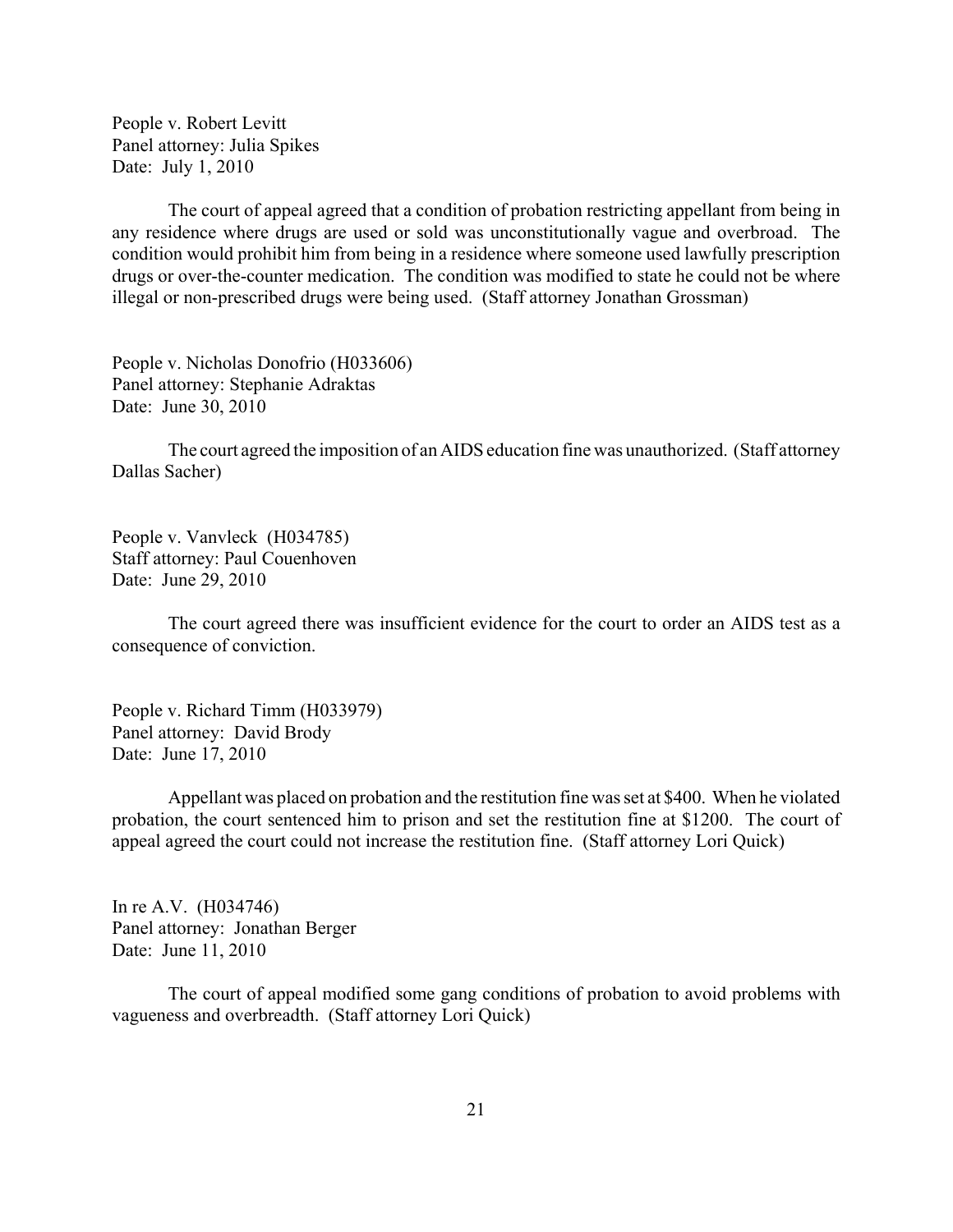People v. Christopher Freehart (H032967) Panel attorney: Gretchen Franklin Date: June 4, 2010

Appellant was placed on probation with a condition that he not associate with anyone who might lead to criminal activity. The court of appeal agreed the condition must be stricken as being unconstitutionally vague. (Staff attorney Jonathan Grossman)

People v. Mario Arce-Sanchez (H034367) Panel attorney: David Annichiarico Date: June 3, 2010

Gang conditions of probation were modified to avoid constitutional problems with overbreadth and vagueness. (Staff attorney (Vicki Firstman)

In re V.E. (H034936) Staff attorney: Lori Quick Date: May 28, 2010

When appellant was a minor, he was adjudicated a ward and ordered to pay victim restitution. After he turned 18, the juvenile court violated his probation for committing a new offense as an adult. Over objection, the juvenile court ordered that the restitution order be added to his adult conditions of probation of probation. The court of appeal agreed the juvenile court lacked authority to make the order.

People v. Jamell Wood (H033514) Panel attorney: John Dwyer Date: May 28, 2010

The court orally awarded 538 days of presentence credits, the paperwork showed he received 530 days, but calculations show he should have received 546 days. The court ordered he receive the full presentence credits. (Staff attorney William Robinson)

People v. Mark Hurlibirt (H034142) Staff attorney: Vicki Firstman Date: May 25, 2010

The court modified certain conditions of probation to avoid problems with overbreadth and vagueness.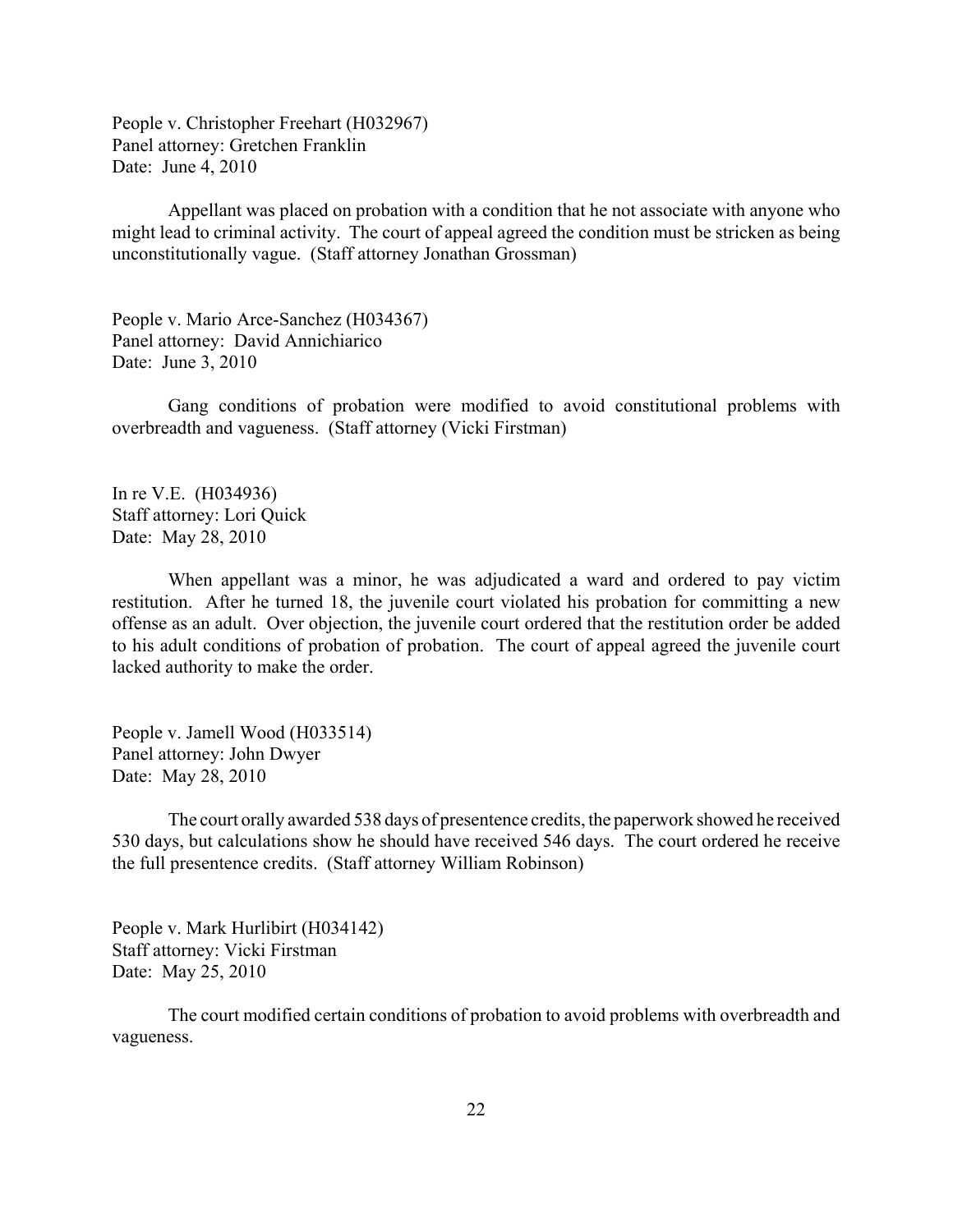In re Jordan C. (H034662) Staff attorney: Lori Quick Date: May 24, 2010

Appellant entered a drug treatment program through the juvenile court with the agreement his probation would be dismissed upon completion of the program. When he completed the program, the court refused to dismiss probation because he failed to pay victim restitution. The court of appeal reversed and ordered that probation be dismissed.

People v. Nuuelua Sofara (H033652) Panel attorney: R. Shanti O'Brien Date: May 18, 2010

The court reversed a restitution order to reimburse the travel expenses of the victim's aunt and uncle because they are not victims under Penal Code section 1202.4. (Staff attorney Paul Couenhoven)

In re J.A. (H034505) Panel attorney: E. Michael Linsheid Date: May 18, 2010

The court modified gang conditions of probation to avoid problems with vagueness and overbreadth. (Staff attorney Jonathan Grossman)

People v. Gutierrez (H033213) Panel attorney: David Mann Date: May 12, 2010

The court agreed that an order to stay away from the victim was unconstitutionally vague. Further, the trial court erred in setting the amount of parole revocation restitution fine to an amount different from the restitution fine. (Staff attorney Vicki Firstman)

People v. David Melgoza (H032508) Panel attorney: Gene Vorobyov Date: May 12, 2010

Appellant was convicted of illegally selling a firearm and illegally possessing the same firearm. The court held that the punishment for the possession must be stayed pursuant to Penal Code section 654. (Staff attorney Paul Couenhoven)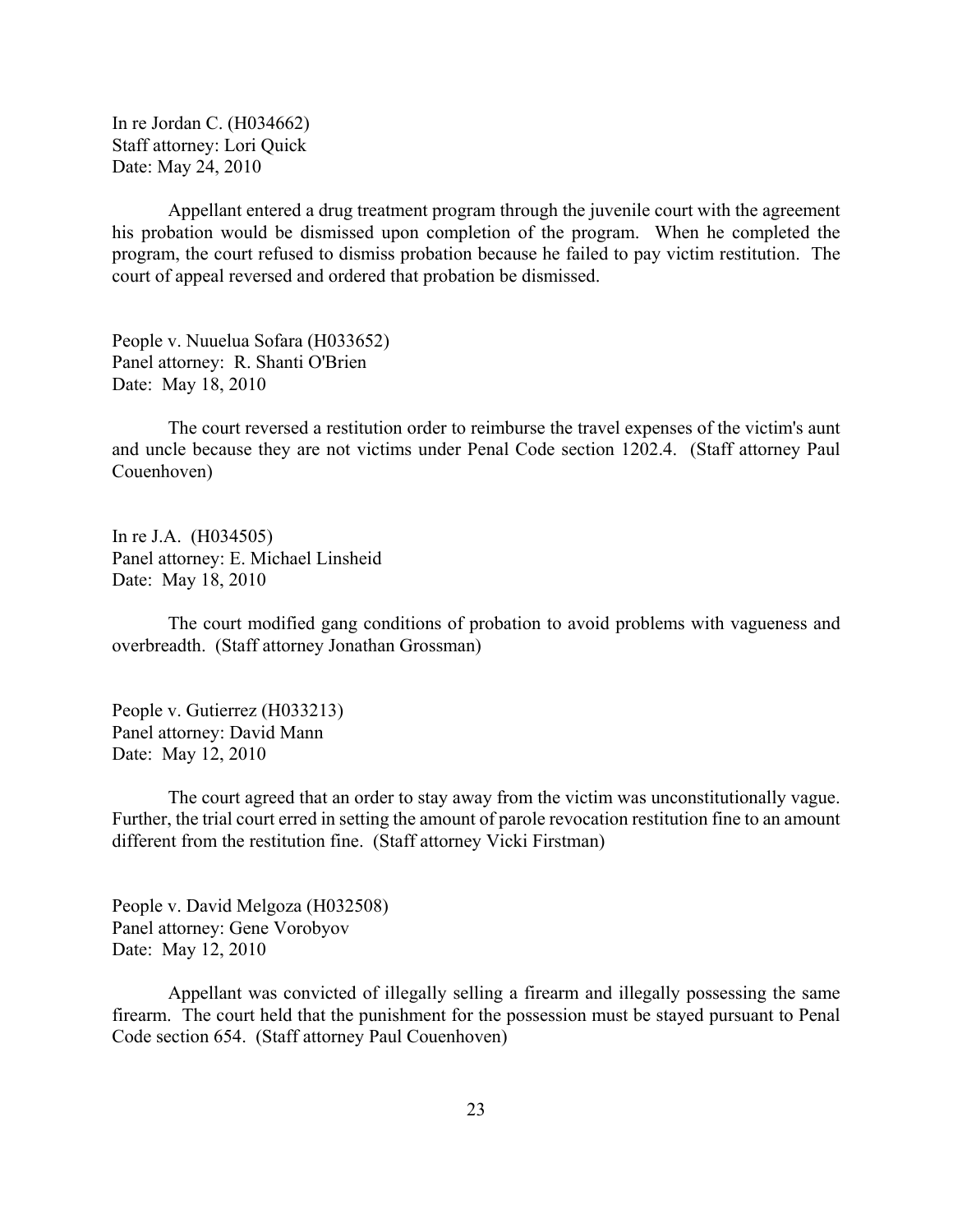In re J.J. (H034470) Panel attorney: Dena Meierhenry Date: May 10, 2010

Appellant involved in a gang assault, but he was not immediately charged. He later possessed a knife at school, committed auto theft, vandalism, and hit and run. He was placed on juvenile probation when he was charged from the gang assault incident with assault with a deadly weapon causing great bodily injury for the benefit of a gang. After the petition was sustained, the court committed him to the Division of Juvenile Justice on the ground that his crimes were of increasing serousness. The court of appeal reversed because the juvenile court mistakenly believed the crimes were committed in the order they were adjudicated. Since the assault occurred before the other crimes, his crimes were of decreasing seriousness. (Staff attorney William Robinson)

People v. Chris Barrientos (H034588) Staff attorney: Jonathan Grossman Date: May 10, 2010

The court orally pronounced \$300 in drug program fines and the corresponding penalty assessments. The abstract of judgment stated it was \$450 and increased the penalty assessment accordingly. The court of appeal reduced the fine and penalty assessments to the amount the court orally pronounced.

People v. Adan Vasquez (H034462) Staff attorney: Lori Quick Date: May 10, 2010

The court of appeal agreed there was insufficient evidence appellant had the ability to pay attorney fees. Further, the minute order needed to be amended to strike a \$20 fine the trial court never actually imposed. Finally, one of the counts needed to be dismissed as agreed to in the plea bargain.

In re T.L. (H034671) Panel attorney: Marsanne Weese Date: May 3, 2010

The court modified a condition of probation that appellant stay away from court houses to require him not to attend court proceedings he knows involves gang members. (Staff attorney Vicki Firstman)

People v. Armando Duarte (H034071)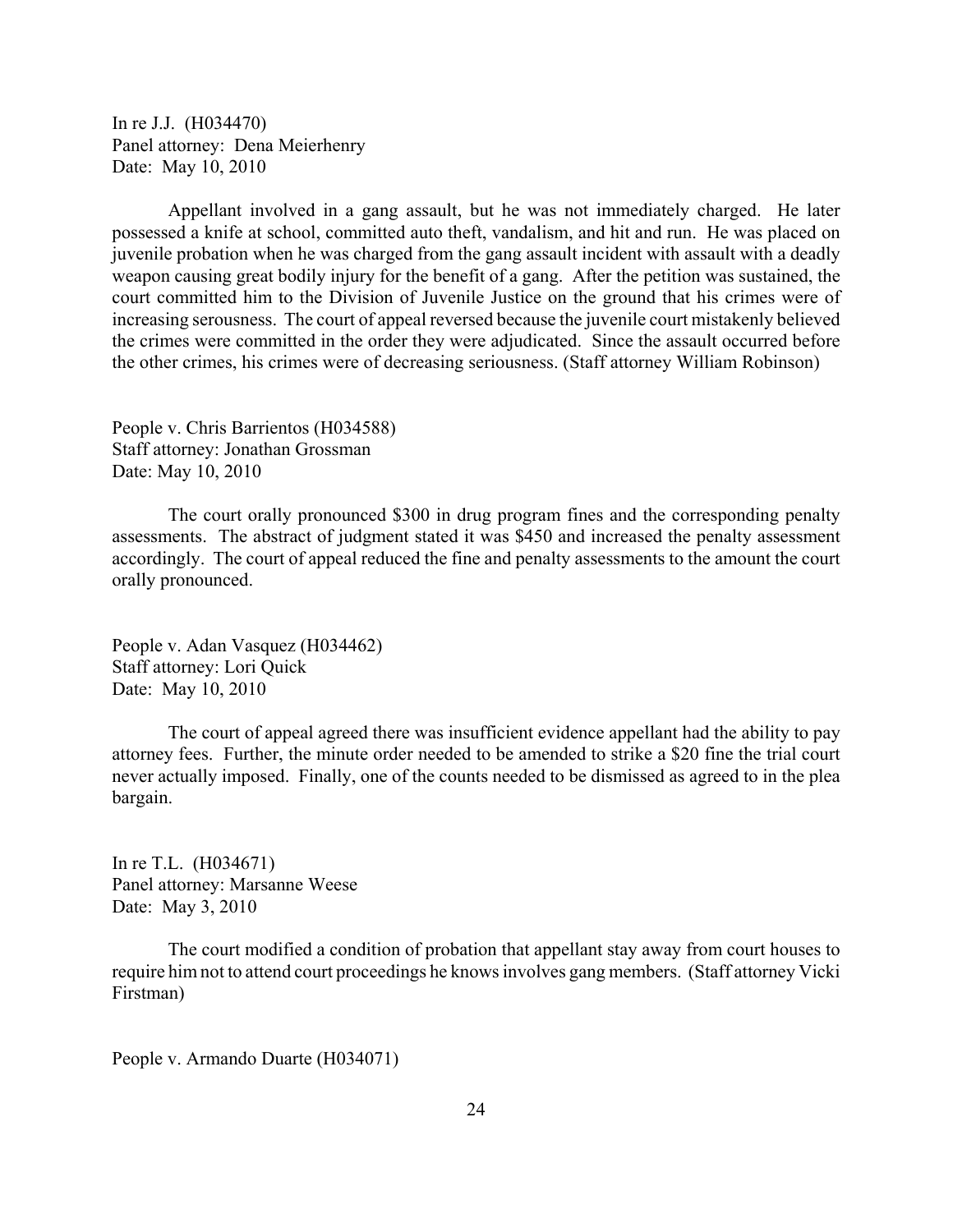Panel attorney: Elisa Nadeau Date: April 28, 2010

The court stayed a couple of counts and set the restitution fine according to the formula found in Penal Code section 1202.4. Because the court erroneously included the stay counts in the calculation, the restitution fine needed to be reduced. (Staff attorney Paul Couenhoven)

In re E.A. (H034655) Staff attorney: Lori Quick Date: April 27, 2010

The minor admitted he committed a criminal offense and was placed in drug treatment court. He signed a contract with the court that stated that if he successfully completed the requirements of drug court, the wardship would be dismissed. He completed the requirements, but the wardship was not dismissed because he still owed victim restitution. The court of appeal held this was error.

People v. Jamie Saechao (H034456) Panel attorney: Alex Green Date: April 22, 2010

The superior court placed appellant on probation on condition that he serve nine months in jail. The court of appeal agreed there was insufficient evidence of an ability to pay attorney fees. (Staff attorney Dallas Sacher)

In re R.S. (H034600) Panel attorney: Eric Heffelfinger Date: April 22, 2010

The court modified a condition of probation to require knowledge. (Staff attorney Paul Couenhoven)

People v. Vito Mitchell (H033369) Panel attorney: Cliff Gardner Date: April 15, 2010

A jury convicted appellant of second degree murder and found the gang enhancement to be true. Because murder carried an indeterminate term, the court erred in adding ten years for the gang enhancement. (Staff attorney Dallas Sacher)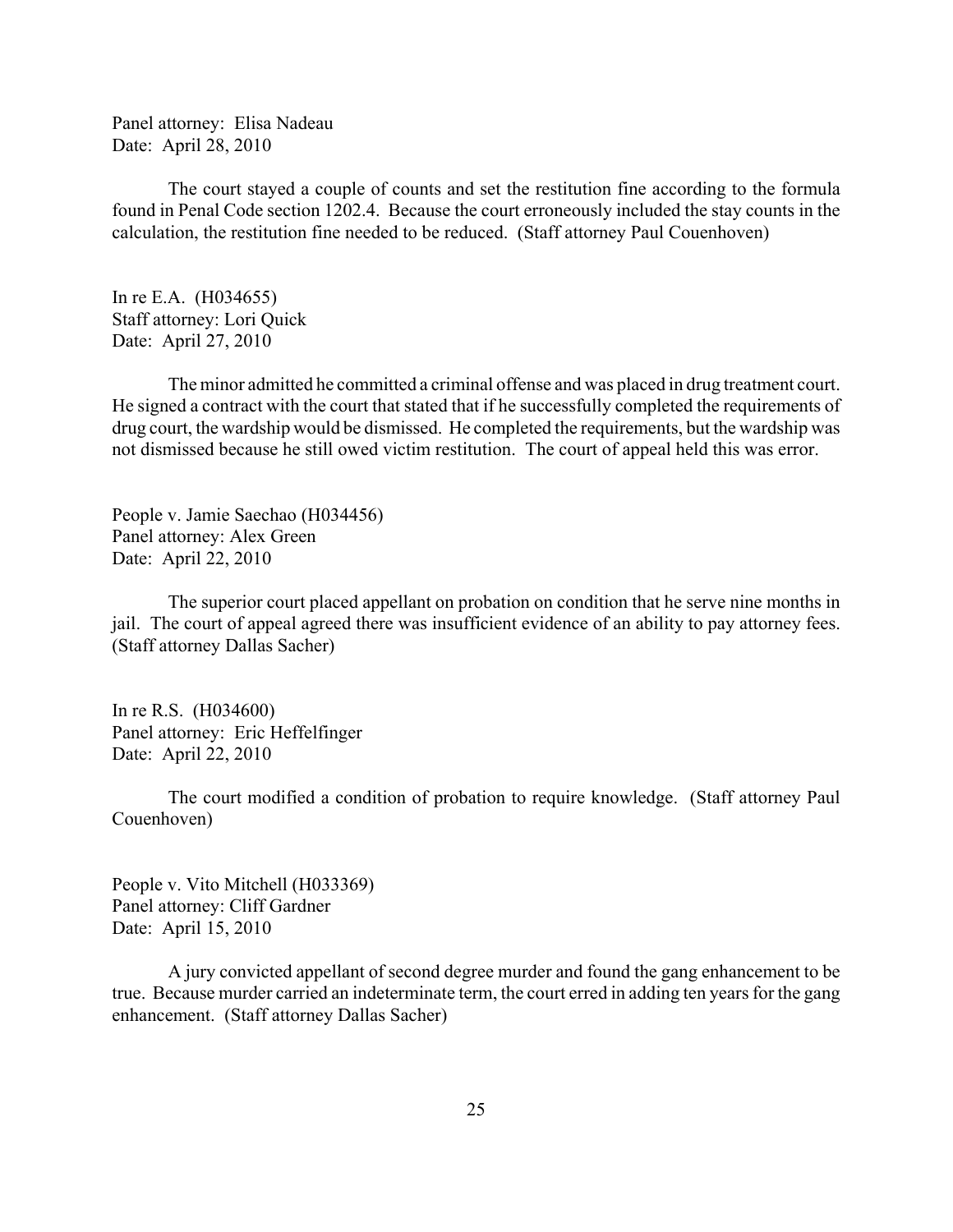People v. Francisco Savinon (H034172) Staff attorney: William Robinson Date: April 14, 2010

Appellant pled guilty to attempted murder without premeditation, but the abstract of judgment said it was with premeditation. The court of appeal agreed the abstract judgment needed to be amended.

People v. Sophia Curenio (H034552) Panel attorney: Stephanie Adraktas Date: April 12, 2010

A condition of probation was modified to prevent a condition to stay away from a courthouse from being unconstitutionally overbroad. (Staff attorney Dallas Sacher)

People v. Anthony Negron (H034312) Staff attorney: Paul Couenhoven Date: April 6, 2010

Conditions of probation were modified to prevent constitutional problems with vagueness and overbreadth.

People v. Rafael Chubbs (H033510) Panel attorney: Mark Shusted Date: April 6, 2010

Appellant was placed on probation and assessed a \$200 restitution fine. When his probation was revoked, the court imposed a \$600 restitution fine. The amount was reduced to \$200 because the court cannot increase the restitution fine at a violation of probation. (Staff attorney William Robinson)

People v. Richard Price (H034293) Staff attorney: Jonathan Grossman Date: March 29, 2010

The court modified gang conditions of probation so that they would not be vague or overbroad. It also ordered stricken a requirement found in the minute order that he register as a gang member because the sentencing court did not orally order it.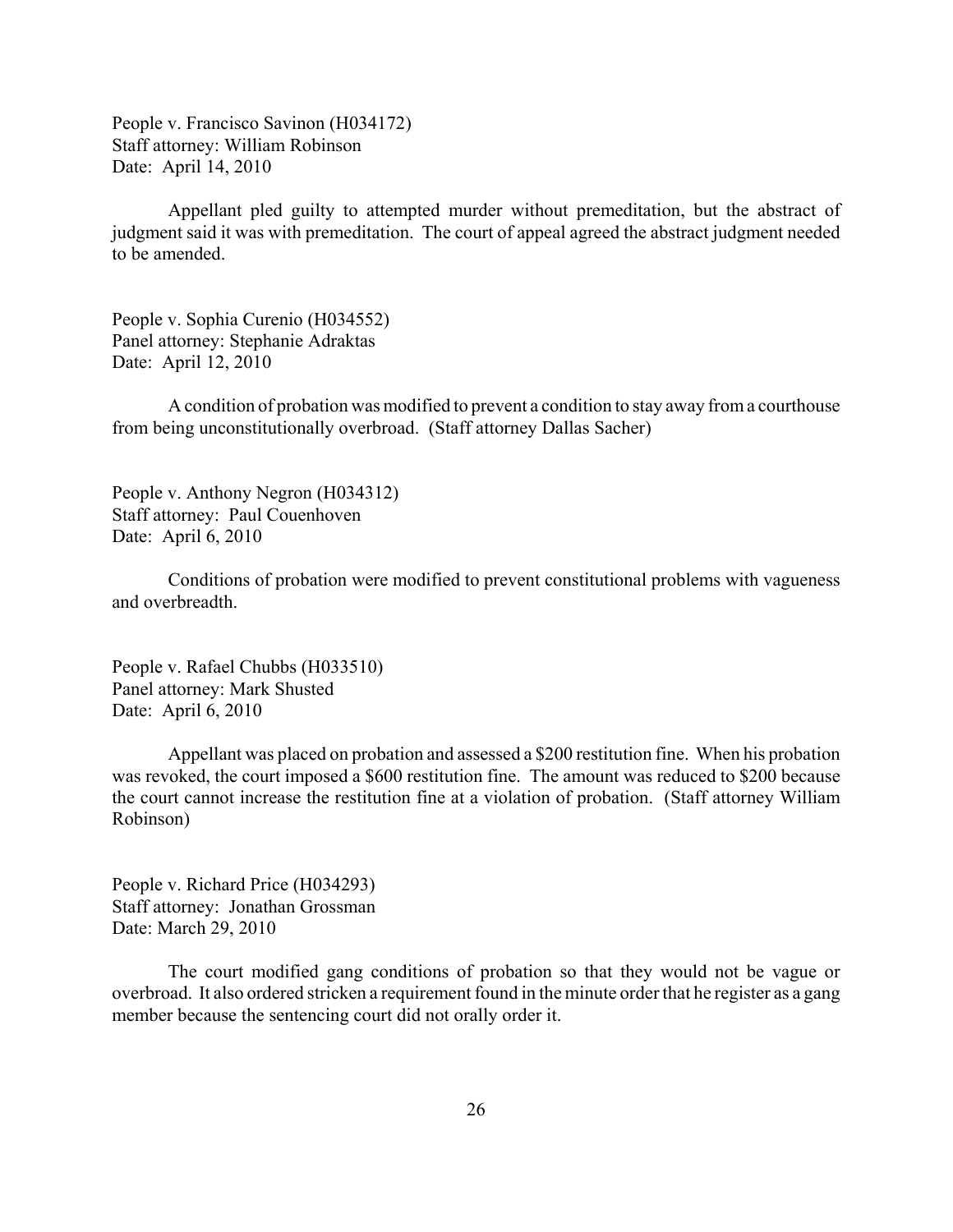People v. Michael Wallin (H034304) Panel attorney: David Stanley Date: March 19, 2010

Appellant was convicted of auto theft and receiving a stolen auto. The court of appeal agreed the punishment for the second count must be stayed pursuant to Penal Code section 654. (Staff attorney Vicki Firstman)

People v. Manuel Urrea (H033949) Staff attorney: William Robinson Date: March 11, 2010

Appellant was convicted of recklessly evading and officer and resisting arrest. He was placed on probation on condition, among other things, to not possess or consume alcohol or be at a place where it is "a major item for sale." The court of appeal agreed the condition was not involved in his criminal behavior and there was insufficient evidence it was related to future rehabilitation.

People v. Blake Macierez (H033474) Staff attorney: Jonathan Grossman Date: March 11, 2010

The court agreed to offset the restitution award by \$30,000 to reflect the amount paid to the victim by appellant's insurance. It also agreed that he because he served four actual days in jail before sentencing, he was entitled to two days of presentence credits under former Penal Code section 4019.

People v. Donna Martinez (H033830) Staff attorney: Paul Couenhoven Date: March 1, 2010

There was evidence appellant suffered from mental illness. In imposing probation, the court ordered that she tale all prescribed medication. The court of appeal agreed the condition was overly broad to the extent she was required to take medication not related to her mental illness.

People v. Ruben Cuevas (H034038 Panel attorney: Jeffrey Glick Date: February 26, 2010

Appellant was assessed \$795 in fines and unidentified penalty assessments. The court of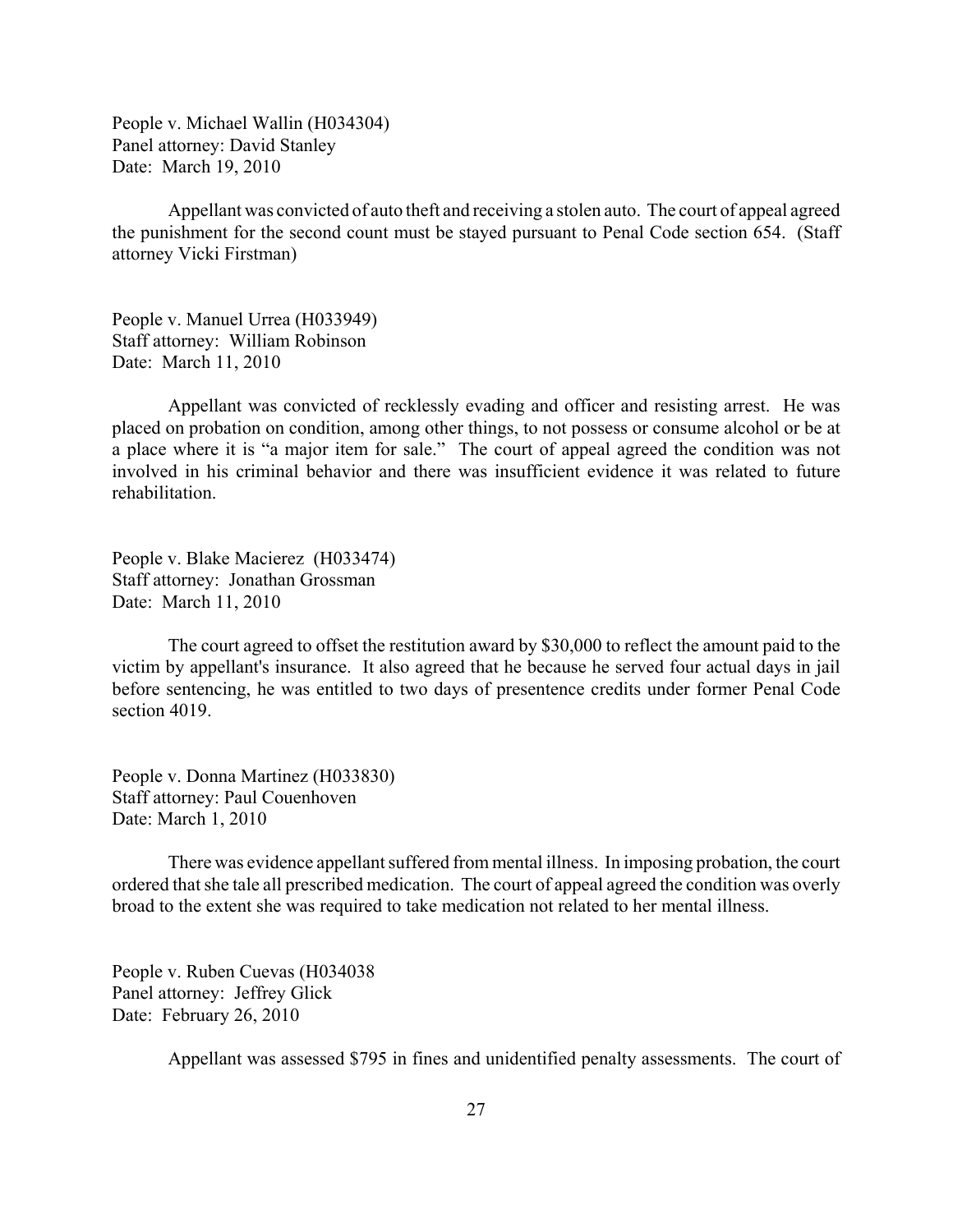appeal remanded the matter for the trial court to identify the amounts. (Staff attorney Dallas Sacher)

In re Carlos J. (H034582) Panel attorney: Syda Kosofsky Date: February 26, 2010

The court modified gang-related conditions of probation to comply with due process. (Staff attorney Jonathan Grossman)

People v. Rosario Lopez (H034125) Panel attorney: Carl Gonser Date: February 25, 2010

Appellant was convicted of driving under the influence causing death to one and great bodily injury to another. As part of the victim restitution award, appellant was ordered to pay \$26,000 in attorney fees because most of the victim's attorney's time was spent trying to collect a civil judgment and the amount awarded was not reasonable to the victim restitution award. The court of appeal agreed the trial court abused its discretion. (Staff attorney Vicki Firstman)

In re C.C. (H034343) Staff attorney: Lori Quick Date: February 23, 2010

The minor committed a burglary. He was placed in the drug treatment court. He and the court signed a drug court contract which included the promise that if he successfully complete the program, the wardship would be dismissed. He also agreed to pay victim restitution. He successfully completed the program, but the court continued him on probation to pay the victim restitution. He objected, stating he completed his portion of the contract. The court of appeal agreed the juvenile court was bound by the contract it drafted and that the wardship must be dismissed.

In re F.A. (H034590) Panel attorney: Karli Sager Date: February 19, 2010

The court found the minor carried a concealed dirk or dagger in a public place. (Pen. Code, § 12020, subd. (a)(4).) The matter was remanded for the juvenile court to determine if the offense was a felony or a misdemeanor. (Staff attorney Lori Quick)

People v. Diego Legaspi (H033834)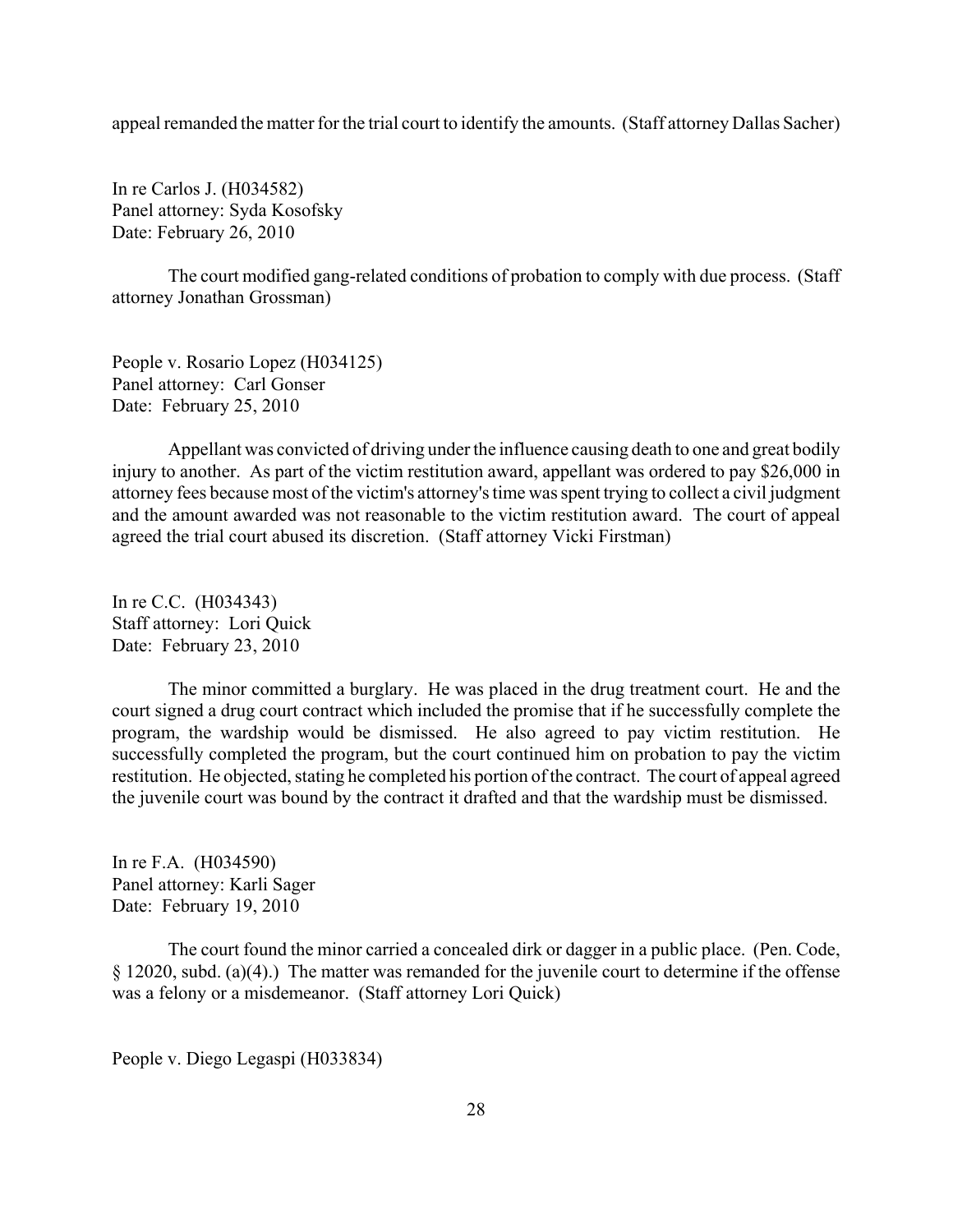Panel attorney: Randy Kravis Date: February 18, 2010

The court of appeal agreed the abstract of judgment failed to correctly reflect the sentence. One count was stayed, the restitution fine was purportedly \$6000 when it should have been \$1500, the amount of the drug program fines and lab fines were not clear, and appellant was entitled to an additional day of presentence credits. (Staff attorney Paul Couenhoven)

People v. Louis Ortiz (H034170) Panel attorney: Ozro Childs Date: February 18, 2010

Appellant was convicted of robbery with a gang enhancement. He was placed on probation on condition, among other things, that he possess no alcohol and be subject to drug and alcohol testing. The court of appeal agreed there was insufficient evidence to support these conditions. It also modified a condition to not be present in a courthouse so that the condition not bee an overbroad. (Staff attorney Dallas Sacher)

In re A.M. (H034031) Panel attorney: Marsanne Weese Date: February 11, 2010

The minor touched another boy's penis with a hand. The court of appeal concluded there was insufficient evidence to order appellant to undergo AIDS testing. Further a probation condition not to associate with certain people needed to modified to require knowledge. (Staff attorney Lori Quick)

In re J.M. (H034317) Staff Attorney: Lori Quick Date: February 10, 2010

The minor admitted committing a hit and run and possessing a concealed knife or dagger. He was placed in the drug treatment court. He and the court signed a drug court contract which included the promise that if he successfully complete the program, the wardship would be dismissed. He also agreed to pay victim restitution. He successfully completed the program, but the court continued him on probation to pay the victim restitution. He objected, stating he completed his portion of the contract. The court of appeal agreed the juvenile court was bound by the contract it drafted and that the wardship must be dismissed.

People v. Jesse Garcia (H034421)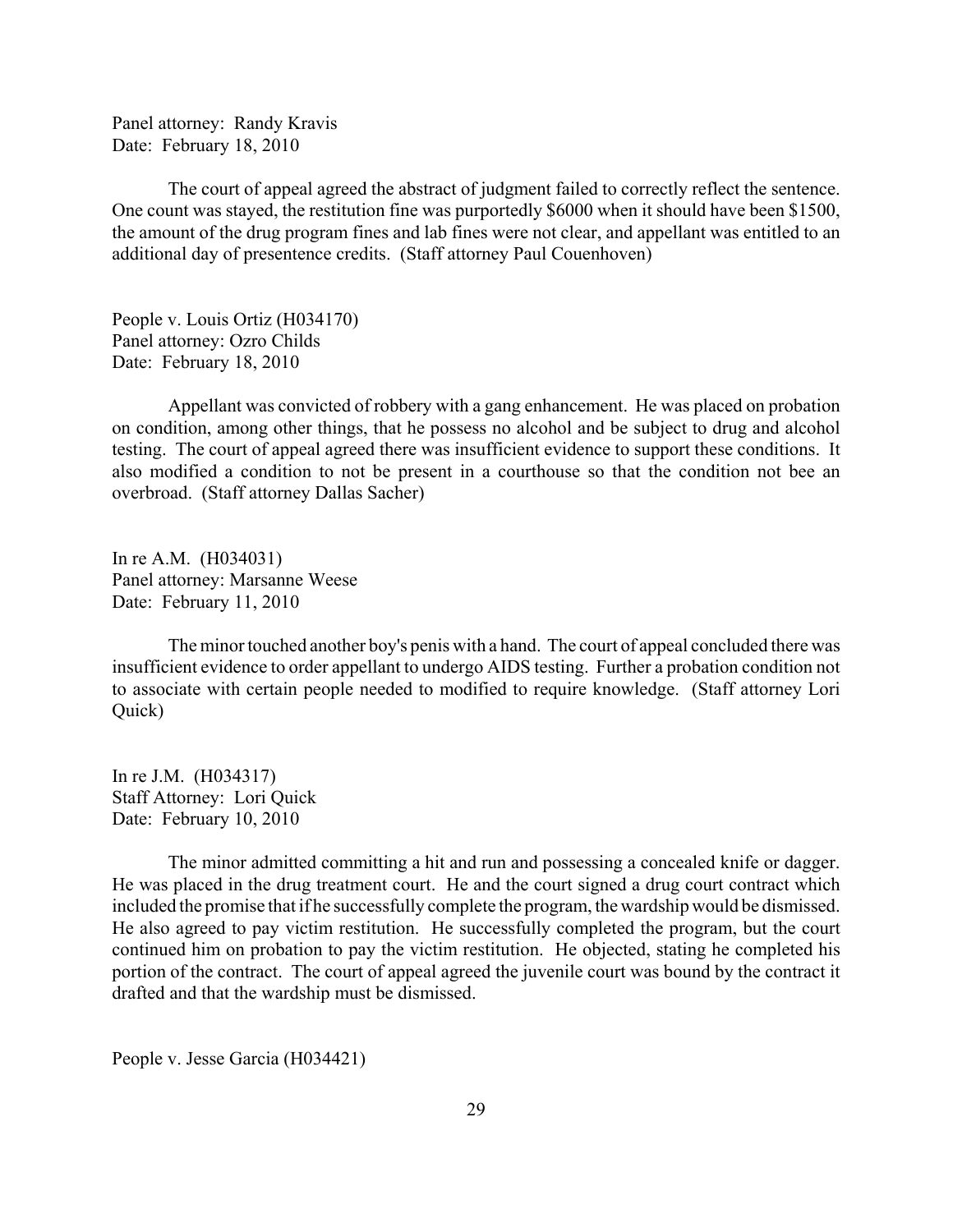Panel attorney: J. Frank McCabe Date: February 8, 2010

The court of appeal made clear that payment of attorney and probation fees cannot be a condition of probation, and some conditions of probation were modified to require knowledge. (Staff attorney Vicki Firstman)

In re R.G. (H034640) Panel attorney: Ronald Dehoff Date: February 5, 2010

A gang-related condition of probation was modified to require knowledge. (Staff attorney Paul Couenhoven)

People v. Anthony Castillo (H033859) Staff attorney: Vicki Firstman Date: February 4, 2010

Conditions of probation were modified to require knowledge. Further, the minute order stated he needed to register as a gang member when the court never required it. The court struck this condition.

People v. Joseph Leon (H034066) Panel attorney: Elisa Nadeau Date: February 2, 2010

In a published decision, the court of appeal held that certain constitutional challenges to conditions of probation were not forfeited without an objection. Conditions of probation was amended to require knowledge. Further, a condition not to be in a courthouse was modified to stay away only from proceedings the defendant knew involved gang members unless the probation officer gave permission to attend. (Staff attorney Paul Couenhoven)

In re A.M. (H033917) Panel attorney: Eric Hefflefinger Date: January 22, 2010

The court modified gang conditions of probation so that they would not be unconstitutionally vague or overbroad. (Staff attorney William Robinson)

People v. Robert Sanchez and Jorge Ayala (H032296)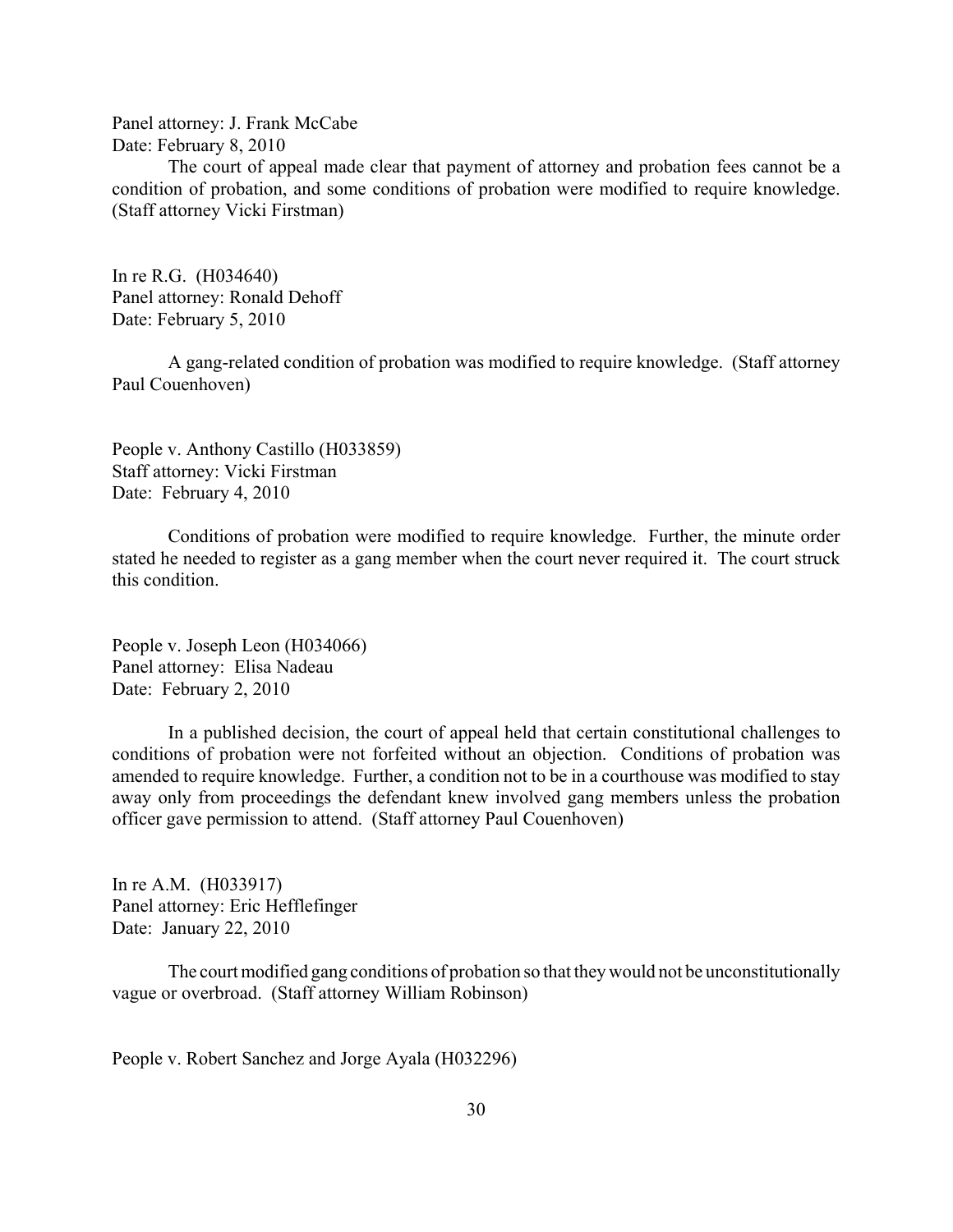<span id="page-30-0"></span>Panel attorneys: Richard Ruben and Solomon Wollack Date: January 13, 2010

The court erred in imposing the gang enhancement for a serious felony when the defendant was not convicted of a serious felony. Further, the punishment for one count should have been stayed under Penal Code section 654, and the abstract of judgment must be amended to reflect that victim restitution was a joint and severable obligation. (Staff attorney Dallas Sacher)

People v. Christopher Barkley (H032690) Staff attorney: Jonathan Grossman Date: January 12, 2010

At a trial, appellant admitted he suffered a prior serious felony conviction. The jury convicted him of most charges but acquitted him of the new serious felony. The court stayed punishment for the prior serious felony. It also set a restitution fine of \$10,000 plus restitution fines in two other cases on which he was sentenced the same day. The court of appeal agreed that the prior serious felony should be stricken, not stayed, and the total restitution fine could not exceed \$10,000.

People v. Stoffer (H033836) Panel attorney: R. Shanti O'Brien Date: January 8, 2010

Appellant was convicted of molesting a granddaughter with his hands. There was insufficient evidence to order that he undergo an AIDS test. (Staff attorney Lori Quick)

## **DEPENDENCY CASES**

In re C.B. (H035085) Panel attorneys: Lee Gulliver, Caroline Todd Date: November 18, 2010

The court of appeal held the juvenile court abused its discretion in finding the benefit of adoption outweighed the benefit of the parent-child exception when it believed the adoptive parents would continue to permit the minor to visit the biological parents. Such an agreement was unenforceable. Further, new notice under ICWA needed to be sent when critical information concerning an ancestor was missing. (Staff attorney Jonathan Grossman)

In re S.G. (H035517) Panel attorneys: Mara Carman and James Haworth Date: November 15, 2010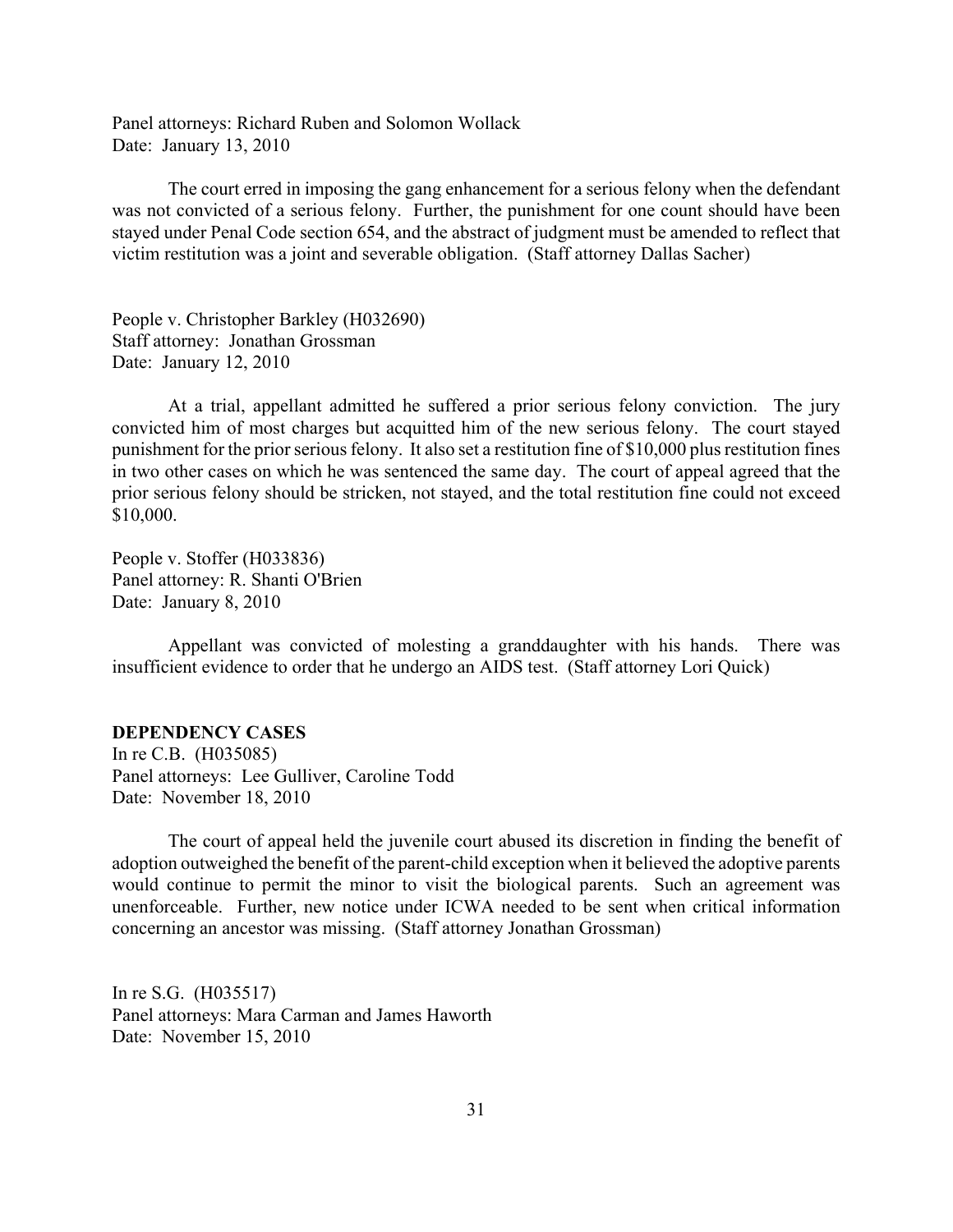The matter was remanded for the Department to provide proper notice under ICWA. (Staff attorney Vicki Firstman)

K.D. v. Superior Court (H035546) Attorney: John P. Hannon Date: August 16, 2010

The court granted the mother's petition for extraordinary writ to review the setting of a hearing pursuant to Welfare and Institutions Code section 366.26. The court of appeal concluded there was sufficient evidence to find it would be detrimental to return the minor, but the juvenile court erred in not considering whether reunification was possible within the next six months. (SDAP did not participate in this proceeding)

In re A.C. (H034769) Panel attorney: Catherine Czar Date: July 15, 2010

After parental rights were terminated, CPS wanted to move the minor from a foster home to a group home. Believing this was a more restrictive placement, CPS filed a section 387 petition which included language concerning her behavioral problems. While the minor agreed to the change in placement, she argued that a section 388 petition for modification, without language blaming her for the move, was appropriate. The court of appeal agreed in a published decision. Because parental rights were terminated, section 387 did not apply. (Staff attorney Jonathan Grossman)

In re S.T. (H034753) Panel attorney: Carolyn Todd Date: March 19, 2010

The matter was remanded for proper notice under the Indian Child Welfare Act. (Staff attorney Jonathan Grossman)

In re M.S. (H034629) Panel attorney: Cathy Czar Date: February 18, 2010

The order terminating parental rights was reversed to ensure that proper notice was sent as required by ICWA. (Staff attorney Vicki Firstman)

In re W.K. (H034165)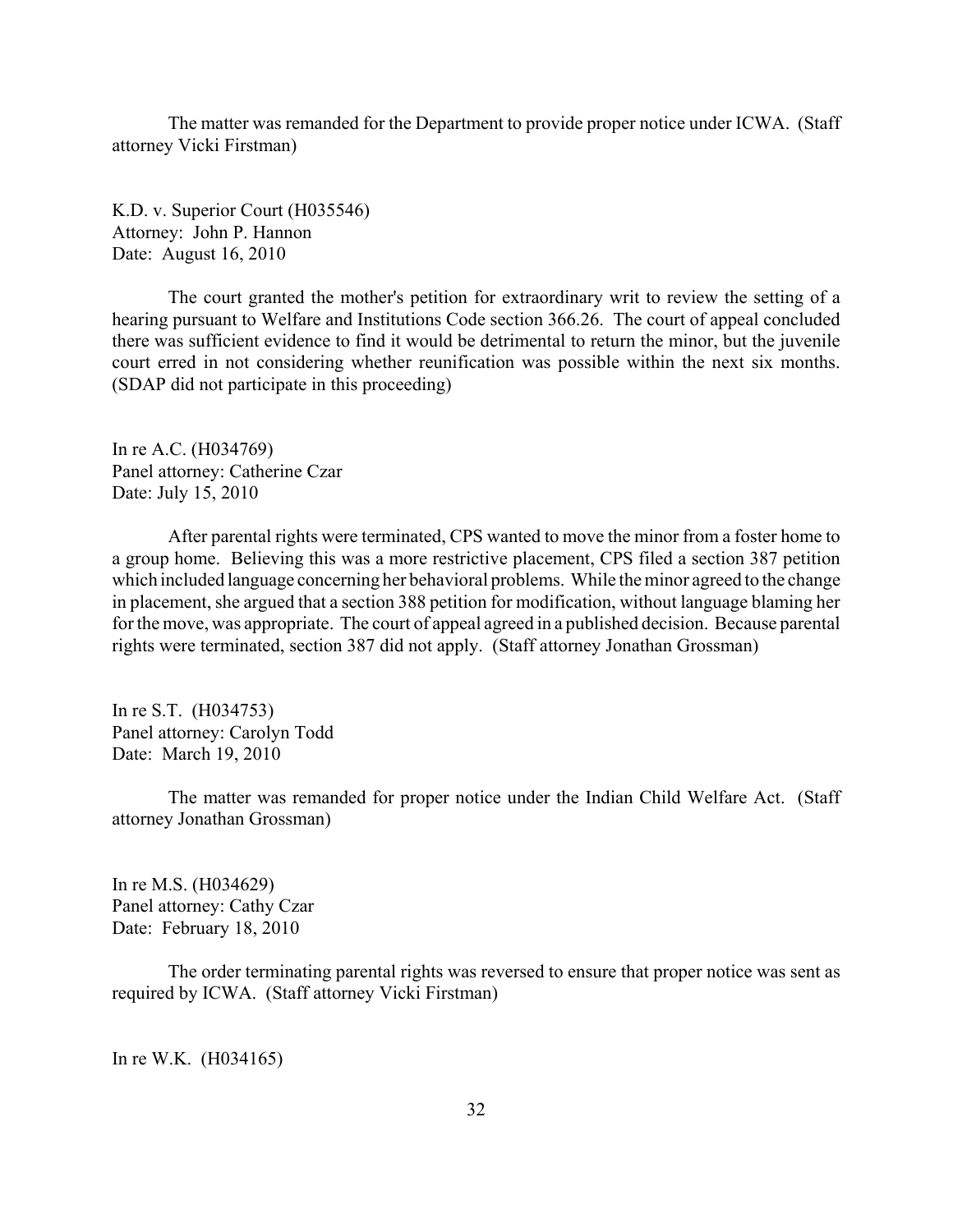<span id="page-32-0"></span>Panel attorney: James Haworth Date: January 19, 2010

The mother unsuccessfully sought a restraining order against the father in dependency court and appealed. Attorney represented the father and convinced the court of appeal to affirm. The dependency court had sufficient information to properly exercise its discretion and the lack of recent violent episodes justified the dependency court's action. (Staff attorney Jonathan Grossman)

In re J.N. (H034242) Panel attorneys: Sheri Cohen and Roland Simoncini Date: January 6, 2010

The parents were in a car accident with the children inside. The parents had been drinking. The juvenile court assumed jurisdiction. The court of appeal held the accident alone where the parents had been drinking were insufficient grounds for assuming jurisdiction when the parents were remorseful and otherwise responsible, and there was little risk of the children suffering further harm. (Staff attorney Vicki Firstman)

#### **HABEAS PROCEEDINGS**

In re Conley Dukes (Santa Clara Cnty. No. 88545) Staff attorney: Lori Quick Date: November 4, 2010

When the Board of Parole Hearings denied parole, it relied mostly on the commitment offense, though it also stated the prisoner lacked insight. The prisoner filed a habeas corpus petition. The superior court granted relief. The Board failed to provide a sufficient nexus for concluding that the circumstances of the crime or his apparent lack of insight rendered him unsuitable for parole.

In re Mario Trujillo (S178388) Staff attorney: Jonathan Grossman Date: October 13, 2010

Trujillo went to trial on four counts. During the trial, the prosecution withdrew count four. The jury convicted him of count three and hung on counts one and two. At retrial, the prosecution charged counts one, two, and four. The jury convicted him of all charges. On appeal it was argued trial counsel was ineffective for failing to dismiss count four on double jeopardy grounds. The court of appeal affirmed, stating trial counsel might have a tactical reason for not objecting. A habeas corpus petition was filed in the supreme court with a declaration from trial counsel stating there was not a tactical reason. The supreme court issued an order to show cause returnable to the superior court.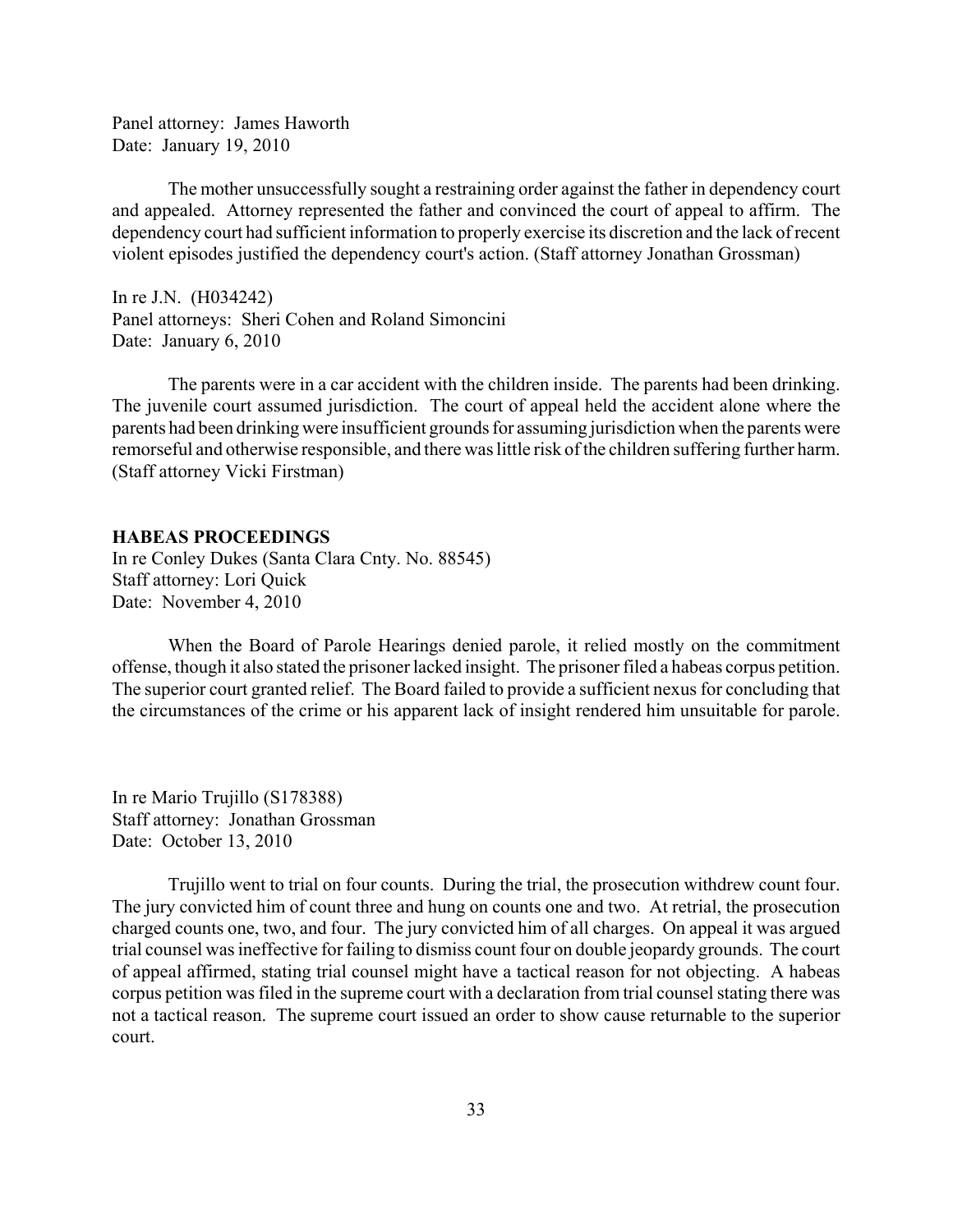Villa v. Knowles (N.D. Cal. No. C 03-04766 JW) Staff attorney: William Robinson Date: September 27, 2010

The federal court granted relief on habeas corpus and ordered that the prisoner receive additional presentence credits.

David Leon v. Felker (N.D. Cal. C 07-3954 MHP) Staff attorney: Dallas Sacher Date: September 3, 2010

The defendant was convicted in state court of second degree murder, discharging a firearm at an occupied vehicle, and assault with a firearm. The jury also found he personally used a firearm causing great bodily injury. The district court granted relief on habeas corpus in part. It concluded the state court's decision that the merger doctrine did not apply to second degree murder and shooting into an occupied vehicle was unreasonable.

In re Byron Kenneth Mills (Santa Clara Cty. Super. Ct. No. 76347) Staff attorney: Paul Couenhoven Date: September 1, 2010

The superior court granted relief on habeas corpus to the Board's denial of a grant of parole.

In re Efrain Reyes (Santa Clara Cty. Super. Ct. No. 101413) Staff attorney: Lori Quick Date: August 24, 2010

The superior court granted relief on habeas corpus to the governor's denial of a grant of parole.

In re Irving Sheppard (Santa Clara Cty. Super. Ct. No. 79029B) Staff attorney: Lori Quick Date: August 11, 2010

Sheppard was denied parole. The court granted relief on habeas corpus. It determined that lack of remorse alone was insufficient ground for denying parole when the prisoner declines to discuss the commitment offense.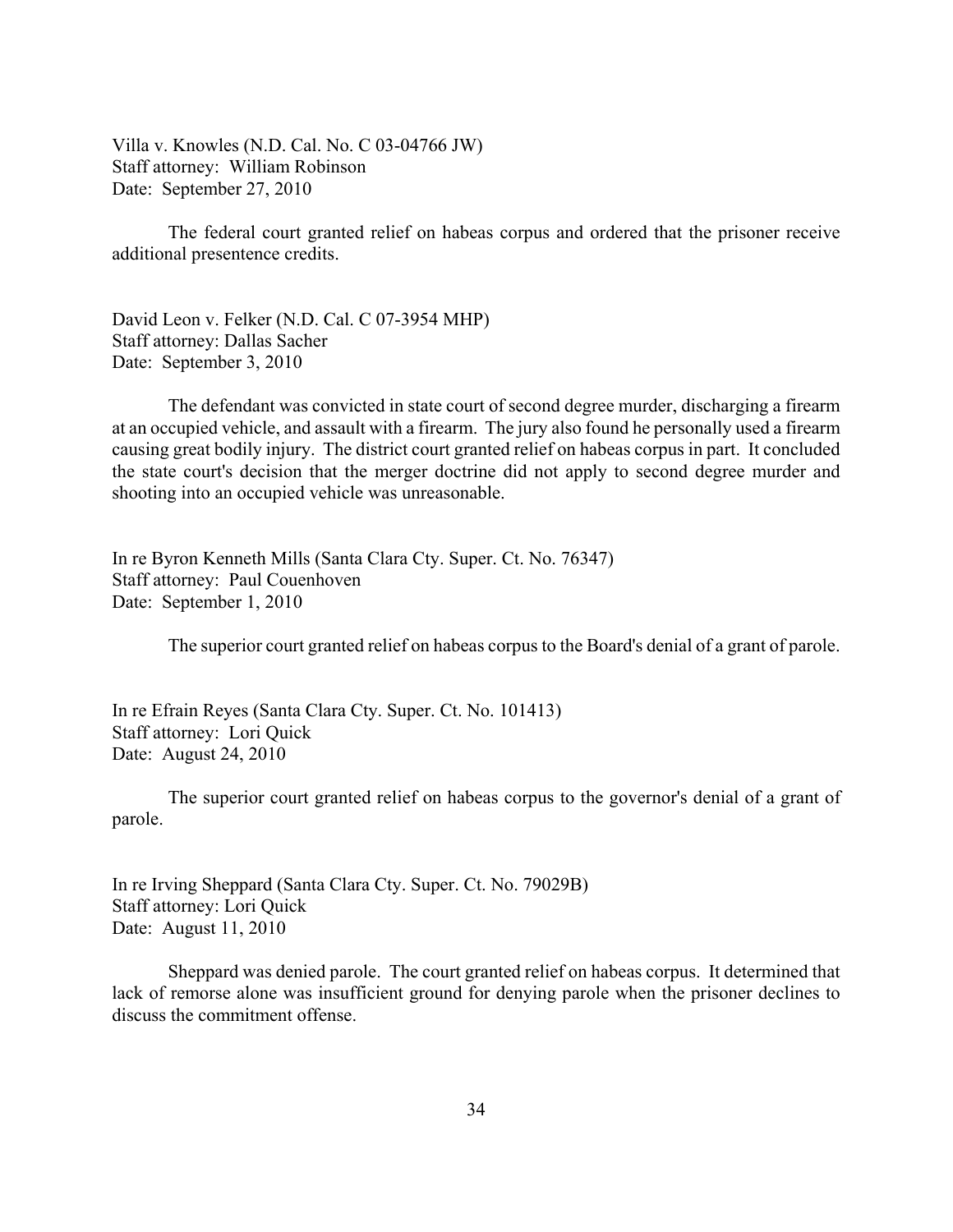In re Richard Sena (Santa Clara Cty. Super. Ct. No. 1491691) Staff attorney: Jonathan Grossman Date: August 11, 2010

The superior court granted relief on habeas corpus to the denial by the Board of parole.

In re Roderick McConnell (Santa Clara Cty. Super. Ct. No. 160861) Staff attorney: William Robinson Date: August 6, 2010

The superior court granted relief on habeas corpus to the governor's denial of a grant of parole.

In re Stan Newton (Santa Clara Super. Ct.. No. CC642535) Staff attorney: William Robinson Date: July 21, 2010

Petitioner pled guilty to two charges and admitted he suffered two prior strike convictions. One of them was for vehicular manslaughter which is a strike if it involves "the personal infliction of great bodily injury on any person other than an accomplice." The facts showed that the victim was a front passenger in petitioner's car. There was no evidence he was not an accomplice. Trial counsel said he did not investigate the matter because he assumed that if the District Attorney's Office would charge it, the judge accept the admission, and the probation officer wrote about it, they would have noticed if it were not a strike. Petitioner alleged he would not have admitted the strike if he had been advised it might not be valid. The superior court found on habeas corpus that petitioner received ineffective assistance of counsel.

In re Chester Ryner (Santa Clara Super. Ct. No. 79891) Staff attorney: Michael Kresser Date: July 19, 2010

The superior court granted relief on habeas corpus to the governor's denial of a grant of parole.

In re Phoen Mey (Santa Clara Super. Ct. No. 142586) Staff attorney: Jonathan Grossman Date: July 11, 2010

The superior court granted relief on habeas corpus to the Board's denial of parole.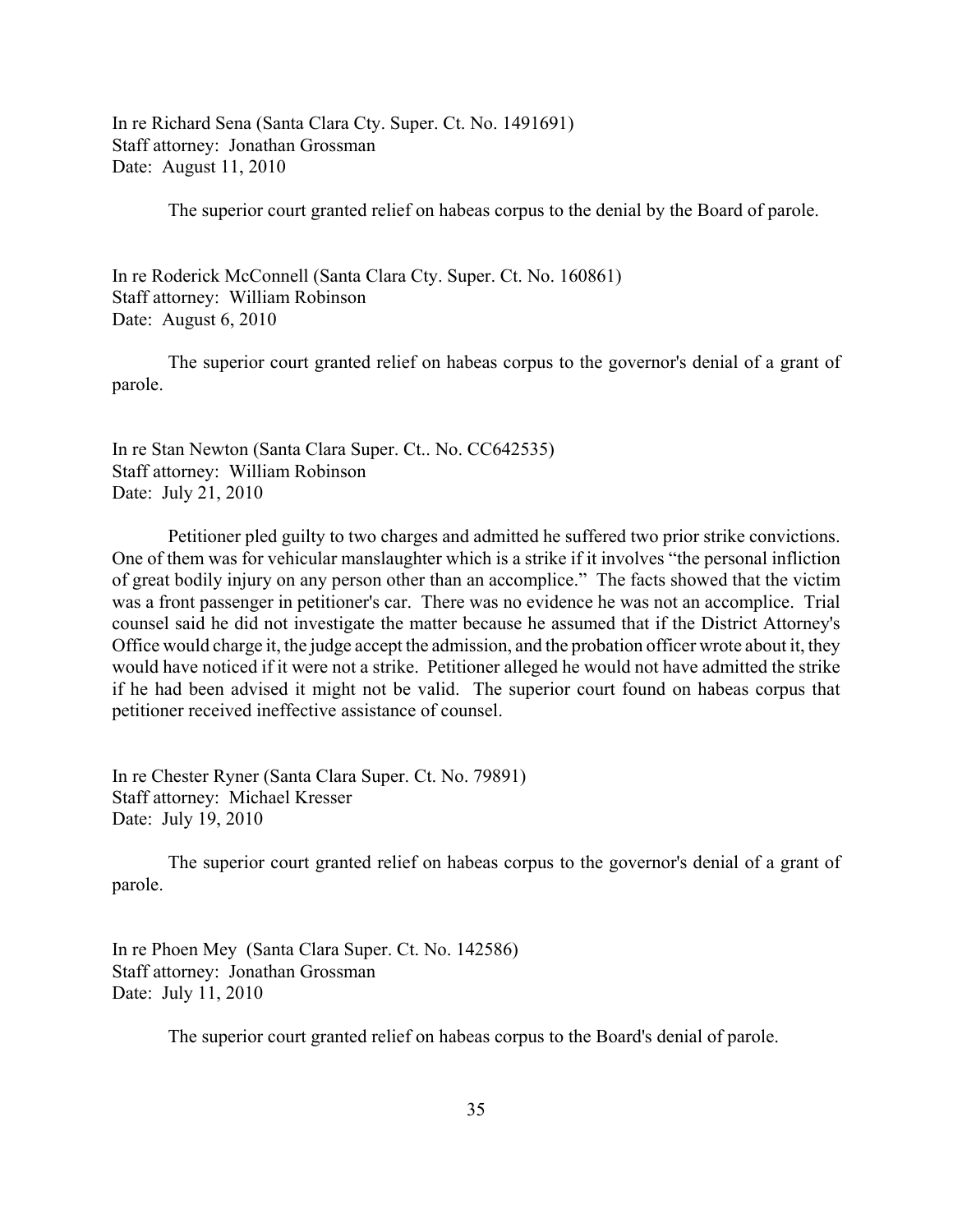<span id="page-35-0"></span>In re Daniel Dominguez (Santa Clara Super. Ct. No. CC768960) Panel attorney: Eric Weaver Date: April 2, 2010

Defendant pled no contest and admitted he suffered five prior serious felony convictions. Trial counsel advised defendant that at sentencing, the district attorney could dismiss the prior serious felonies in the interest of justice, and mitigating evidence was prepared for a sentencing hearing. After the prior serious felonies were not dismissed at sentencing, he filed a petition for writ of habeas corpus. The superior court found trial counsel was ineffective. While the statutes permit the district attorney to move to dismiss an alleged prior serious felony conviction when there is a problem with proving it, the law does not grant the district attorney the power to request dismissal after it has been admitted in the interest of justice. (Staff attorney Dallas Sacher)

#### **MISCELLANEOUS**

Almalik v. Superior Court (H035597) Panel attorney: Jeffrey Needelman Date: December 8, 2010

There is a potential claim on appeal that the court induced the defendant's plea. A notice of appeal was filed, but the court refused to issue a certificate of probable cause. The court of appeal issued a writ of mandate directing the superior court to issue a certificate of probable cause. (Staff attorney William Robinson)

People v. Herbert Willmes (H034656) Staff attorney: Jonathan Grossman Date: November 30, 2010

The court remanded the SVP case to the superior court pursuant to People v. McKee (2010) 47 Cal.4th 1172.

People v. Oscar Valdez (H034946) Staff attorney: Dallas Sacher Date: September 9, 2010

Stemming from a domestic violence incident, Valdez was convicted of misdemeanor battery and violating a restraining order. He was then charged in a new complaint of felony assault with an enhancement for great bodily injury. The superior court dismissed the new case for being an improper successive prosecution. The prosecution appealed. The court of appeal affirmed.

In re Charles Williams (H033771)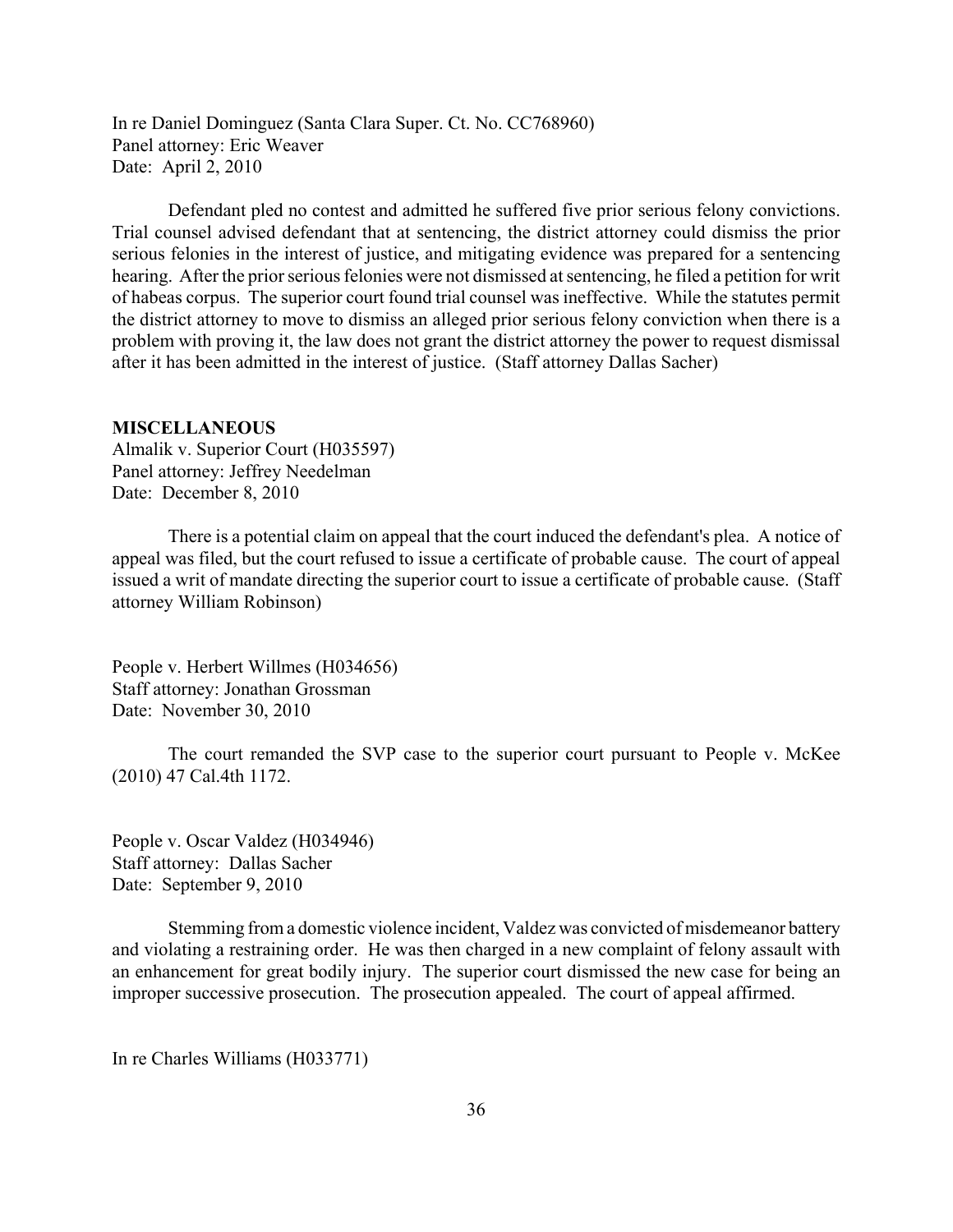Panel attorney: Benjamin Ramos Date: July 22, 2010

Williams had been convicted of first degree murder. The Parole Board granted parole, but the governor vetoed the decision. Williams filed a habeas corpus petition in the superior court which granted relief. The government appealed. The court of appeal affirmed the order but modified it so as to not limit the governor's discretion. (Staff attorney Michael Kresser)

In re Olan Willis (H033182) Panel attorney: Mark Defilippis Date: July 28, 2010

Willis had been convicted of first degree murder as an aider and abettor, as he drove the getaway car. The Parole Board denied parole. Willis filed a habeas corpus petition in the superior court which granted relief. The government appealed. The court of appeal affirmed the order but modified it so as to not limit the Board's discretion. (Staff attorney Michael Kresser)

People v. Gomberg (H033519) Staff attorney: Jonathan Grossman Date: June 30, 2010

The court remanded the SVP case to the superior court for a hearing under People v. McKee (2010) 47 Cal.4th 1172.

People v. Flores (H034199) Panel attorney: Alfons Wagner Date: June 18, 2010

The court remanded the SVP case to the superior court for a hearing under People v. McKee (2010) 47 Cal.4th 1172. (Staff attorney Jonathan Grossman)

People v. Henry Bratton (H034527) Attorney: Michael Evan Beckman Date: June 24, 2010

The governor rejected the Parole Board setting a parole date for Mr. Bratton. He filed a petition for writ of habeas corpus, and the superior court granted relief. The government appealed. The court of appeal affirmed, though it modified the remand order slightly. (SDAP was not involved in this appeal)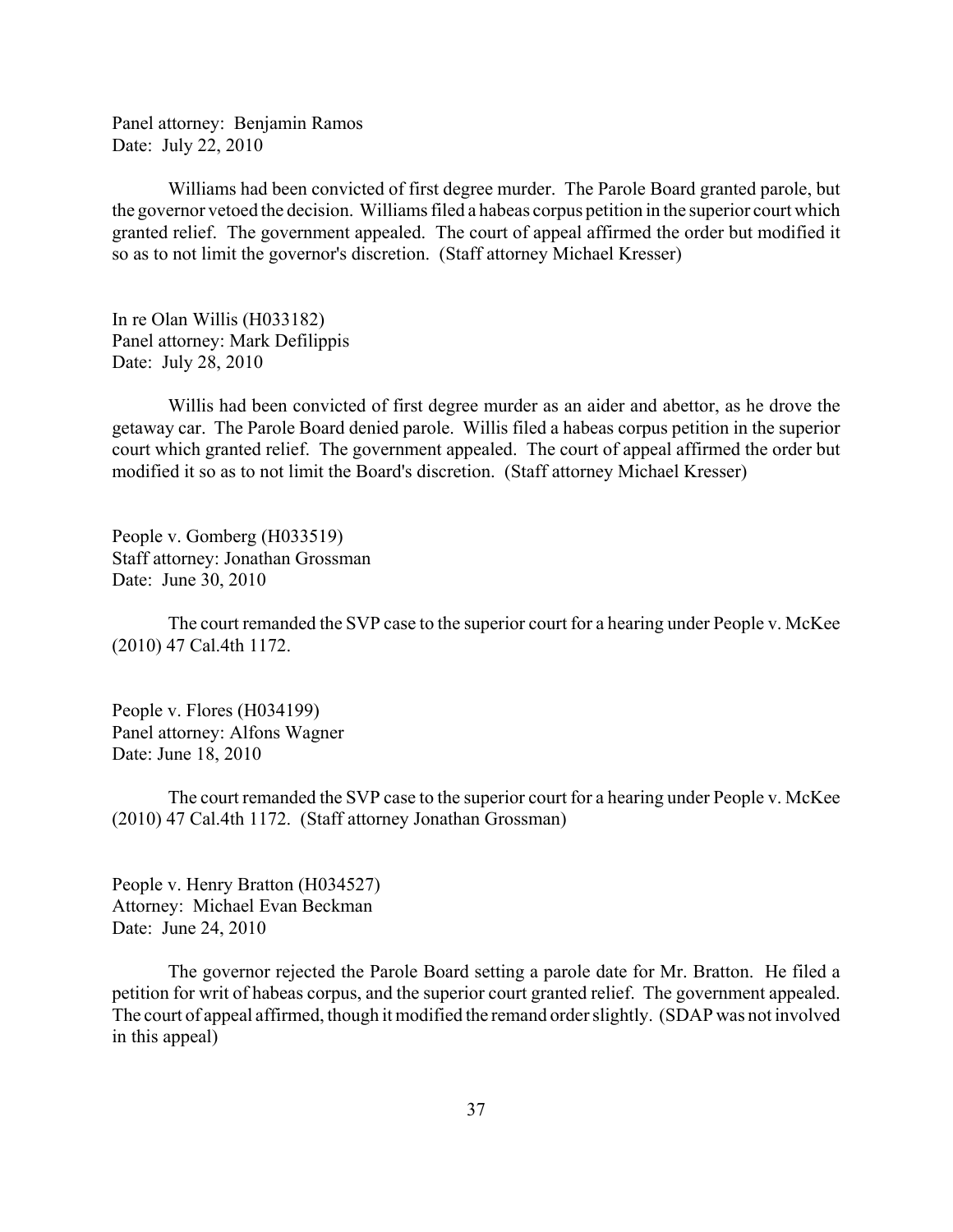In re Daniel Barrios (H034677) Panel attorney: Keith Wattley Date: June 8, 2010

The Parole Board denied Barrios's request for parole, based primarily on the commitment offense. He filed a petition for writ of habeas corpus which the superior court granted. It ordered a new parole hearing to comply with the requirements of *In re Lawrence* (2008) 44 Cal.4th 1181. The government appealed. The court of appeal affirmed with minor modifications. (Staff attorney Michael Kresser)

People v. Nilesh Singh (H032536) Panel attorney: Michael Mehr Date: June 4, 2010

Singh was in custody of the immigration officials. The superior court granted Singh's petition for writ of habeas corpus. The prosecution appealed. While the appeal was pending, the California Supreme Court held that there is no habeas corpus petition jurisdiction when the petitioner is only in custody of federal immigration officials. Panel attorney worked out a settlement with the government. The prosecution agreed to dismiss the appeal, which the court of appeal permitted. (Staff attorney Vicki Firstman)

People v. Juan Carlos Ruiz (H033380) Panel attorney: David Carico Date: April 12, 2010

Appellant was driving a car while under the influence of alcohol. The police stopped him, but then he sped off. The police chased him for a while but then ended the pursuit. Appellant hit a car, injuring two people. Another pursuit ensued. Appellant pled guilty to DUI with injury, two counts of recklessly evading an officer, and two counts of hit and run. They stipulated there is a factual basis contained in the accident report. The trial court issued a certificate of probable cause. The court of appeal agreed that there was not a factual basis to support two convictions of reckless evasion and two convictions for hit and run. Further, Penal Code section 654 did not permit separate punishments for DUI with injury and reckless evasion. (SDAP did not participate in the appeal)

People v. James Guasch (H032720) Attorney: Dean Johnson Date: April 6, 2010

Appellant was convicted of two counts of transporting and distributing a controlled substance when he drove to a location with the drugs and then sold them to an undercover officer as arranged. The court agreed that the conviction for one of the counts must be stayed under Penal Code section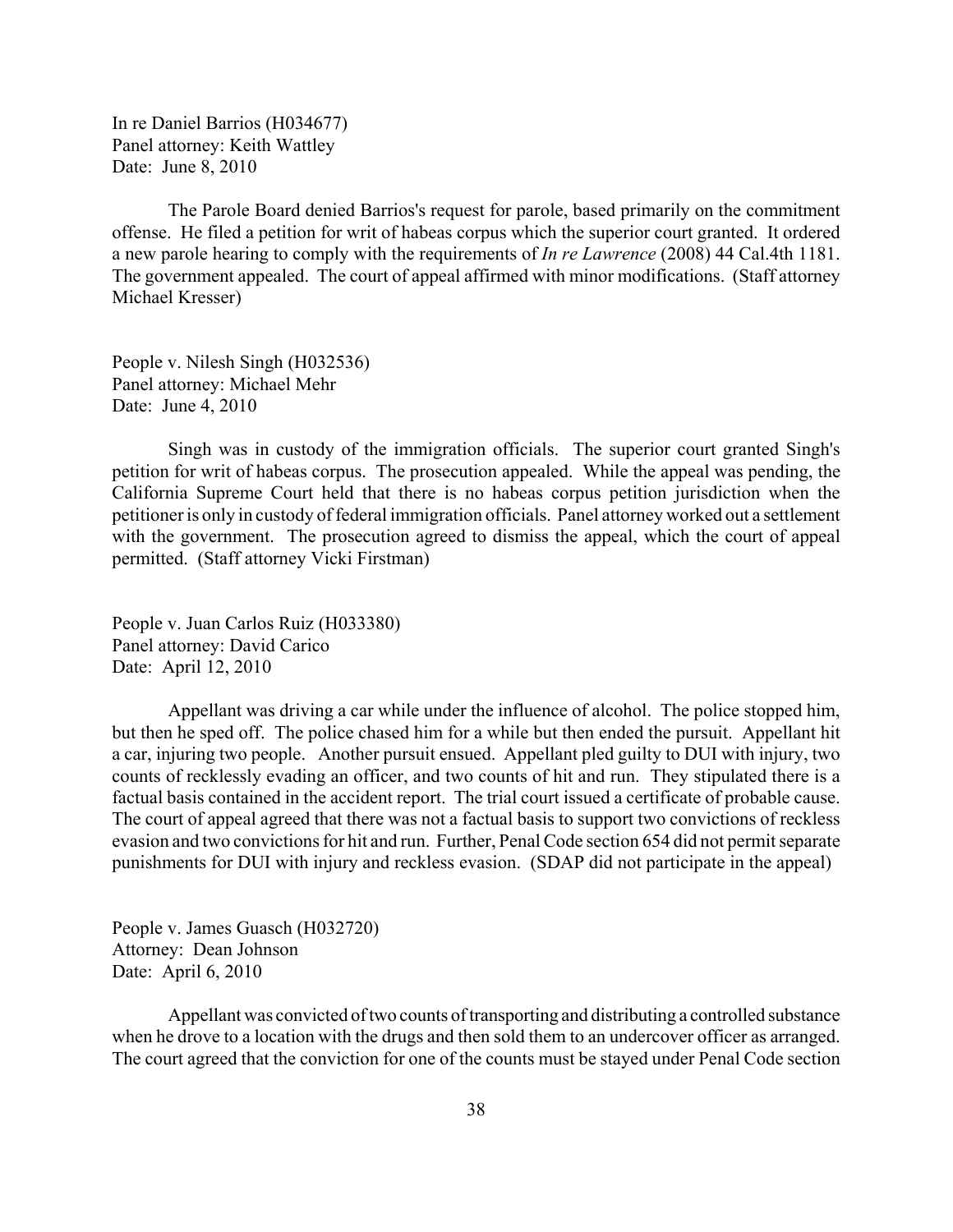654. (SDAP did not participate in this case)

People v. Taravella (H033992) Attorney: John Schuck Date: February 23, 2010

The defendant was convicted of committing oral copulation of a minor under the age of 16 years by one at least 21 years old. In a published decision, the court of appeal held that the trial court had discretion to determine if he should continue to register under *People v. Hofscheier* (2006) 37 Cal.4th 1185. It also concluded that the proper means of seeking relief for a conviction that has long been final is through an action for declaratory relief. (SDAP did not participate in this case)

In re James Sauers (H034179) Panel attorney: Keith Wattley Date: January 26, 2010

The court affirmed the granting of relief on habeas corpus by the superior court. The courts decided Sauers was entitled to a new parole board hearing in compliance with *In re Lawrence* (2008) 44 Cal.4th 1181. (Staff attorney Michael Kresser)

In re Michael Harris (H033292) Attorney: Marc Elliot Grossman Date: January 19, 2010

The court of appeal affirmed as modified the superior court granting relief on habeas corpus from the denial of parole by the Board. (SDAP did not participate in this case)

People v. Augustin Uribe (Santa Clara Cty. No. CC598686) Attorney: Alfonso Lopez Date: January 6, 2010

Uribe had been convicted of molestation. At trial, the child recanted. The strongest evidence against him came from the SART nurse, Mary Ritter. After trial, it was learned that the SART exam had been videotape. A defense expert determined after viewing the videotape that, contrary to Ritter's testimony, there was no evidence of abuse. The conviction was reversed. In the superior court, Uribe moved for dismissal on the ground of outrageous government conduct because the prosecution knowingly failed to disclose the existence of the videotapes in sex cases for 20 years. The prosecuting attorney testified that there was no knowing misconduct. The court found the deputy district attorney was not credible, as his testimony was contradicted by other witnesses and evidence. The case was dismissed. for outrageous government conduct. (SDAP did not participate